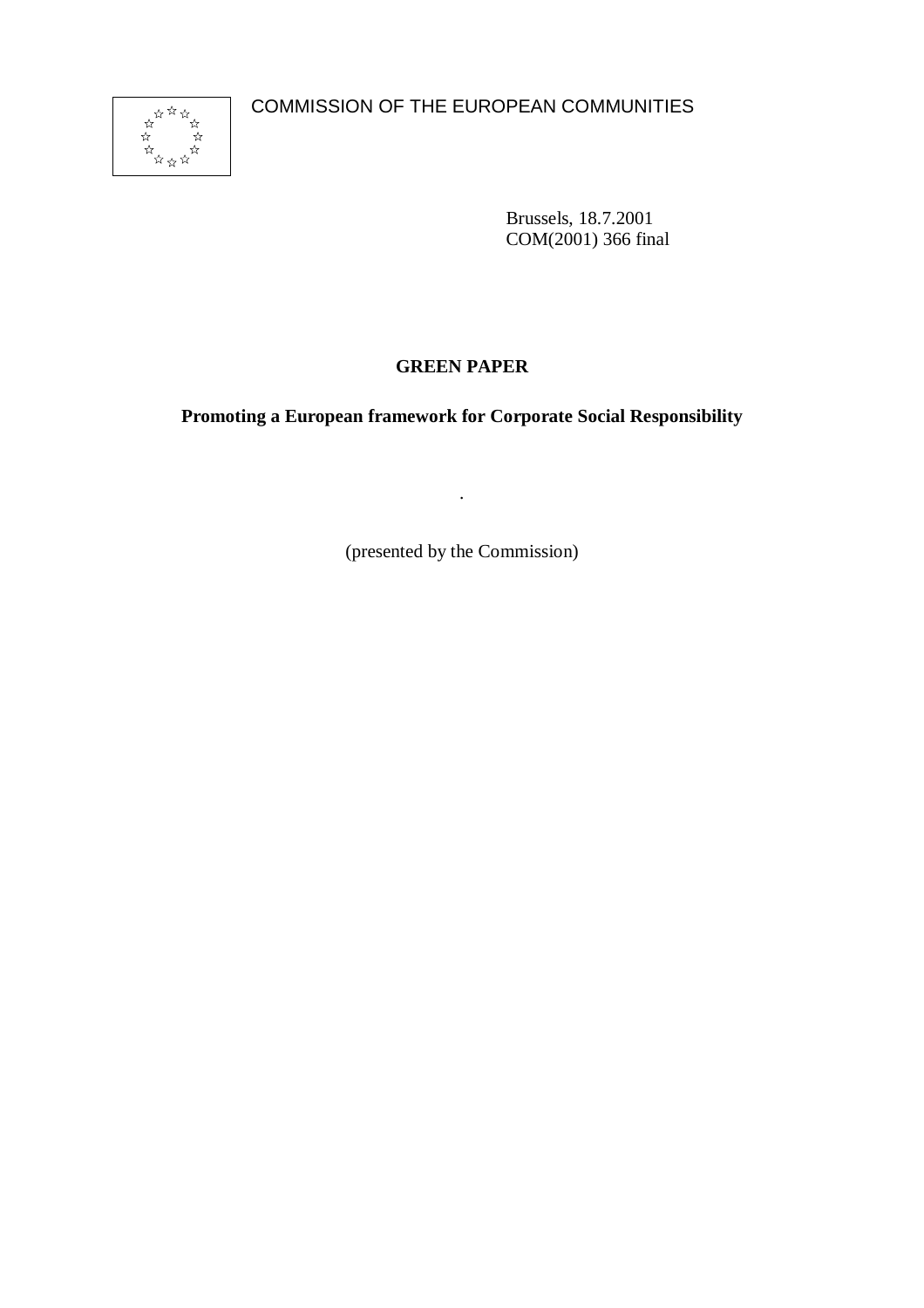# **TABLE OF CONTENTS**

|        | GREEN PAPER Promoting a European framework for Corporate Social Responsibility 1 |  |
|--------|----------------------------------------------------------------------------------|--|
|        |                                                                                  |  |
| 1.     |                                                                                  |  |
| 2.     |                                                                                  |  |
| 2.1.   |                                                                                  |  |
| 2.1.1. |                                                                                  |  |
| 2.1.2. |                                                                                  |  |
| 2.1.3. |                                                                                  |  |
| 2.1.4. |                                                                                  |  |
| 2.2.   |                                                                                  |  |
| 2.2.1. |                                                                                  |  |
| 2.2.2. |                                                                                  |  |
| 2.2.3. |                                                                                  |  |
| 2.2.4. |                                                                                  |  |
| 3.     |                                                                                  |  |
| 3.1.   |                                                                                  |  |
| 3.2.   |                                                                                  |  |
| 3.3.   |                                                                                  |  |
| 3.4.   |                                                                                  |  |
| 3.5.   |                                                                                  |  |
| 4.     |                                                                                  |  |
|        |                                                                                  |  |
|        |                                                                                  |  |
|        |                                                                                  |  |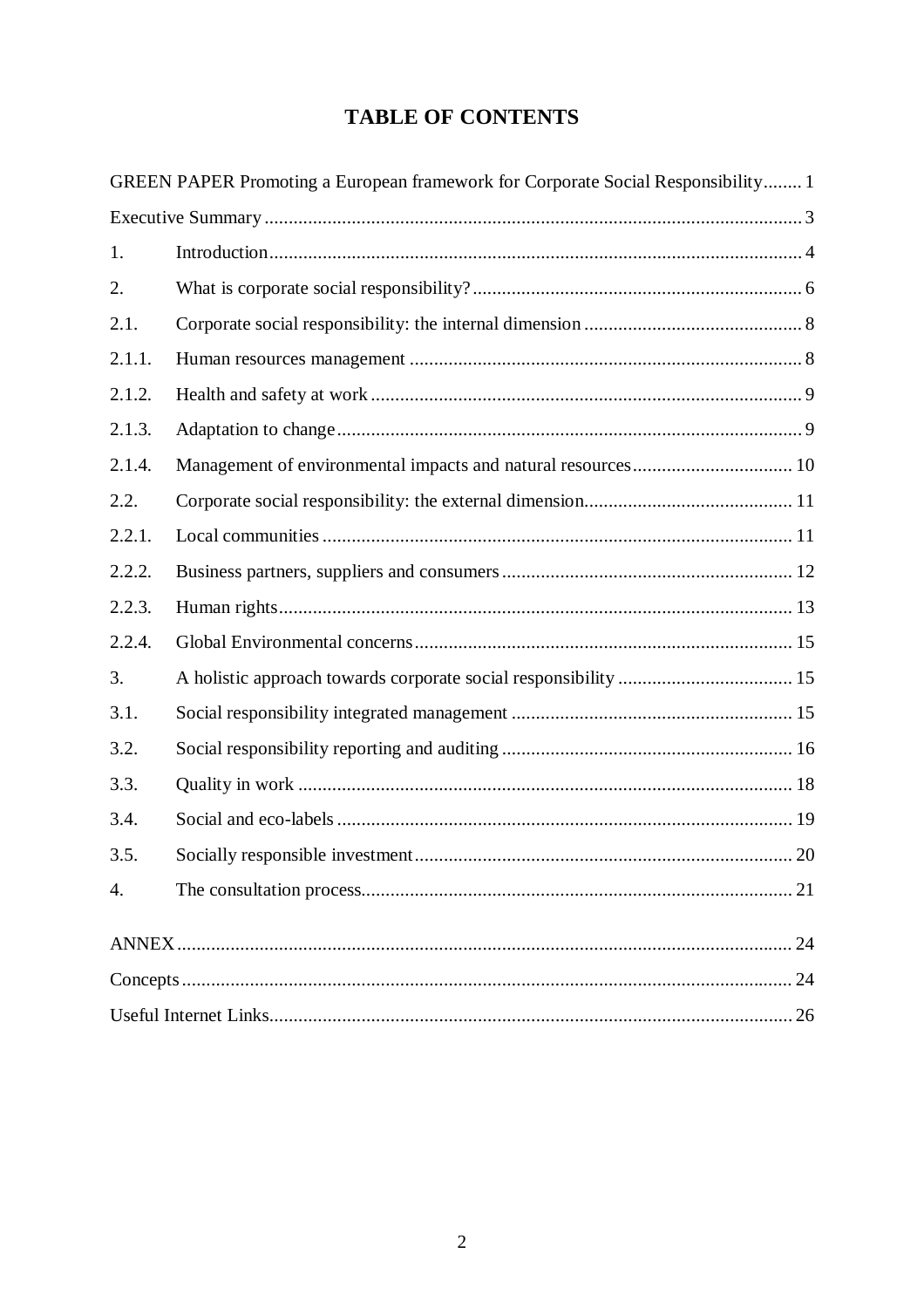### **EXECUTIVE SUMMARY**

- 1. An increasing number of European companies are promoting their corporate social responsibility strategies as a response to a variety of social, environmental and economic pressures. They aim to send a signal to the various stakeholders with whom they interact: employees, shareholders, investors, consumers, public authorities and NGOs. In doing so, companies are investing in their future and they expect that the voluntary commitment they adopt will help to increase their profitability.
- 2. As early as 1993, the appeal to European business of President Delors to take part in the fight against social exclusion resulted in a strong mobilisation and in the development of European business networks. More recently in March 2000, the European Council in Lisbon made a special appeal to companies' sense of social responsibility regarding best practices for lifelong learning, work organisation, equal opportunities, social inclusion and sustainable development.
- 3. By stating their social responsibility and voluntarily taking on commitments which go beyond common regulatory and conventional requirements, which they would have to respect in any case, companies endeavour to raise the standards of social development, environmental protection and respect of fundamental rights and embrace an open governance, reconciling interests of various stakeholders in an overall approach of quality and sustainability. While recognising the importance of all these aspects, this paper focuses mainly on companies' responsibilities in the social field.
- 4. This action leads to the development of new partnerships and new spheres for existing relationships within the company regarding social dialogue, skills acquisition, equal opportunities, anticipation and management of change, at the local or national level with reference to the reinforcement of economic and social cohesion and health protection, and more generally on a global level, concerning environmental protection and respect of fundamental rights.
- 5. The corporate social responsibility concept is mainly driven by large companies, even though socially responsible practices exist in all types of enterprises, public and private, including SMEs and co-operatives.
- 6. The European Union is concerned with corporate social responsibility as it can be a positive contribution to the strategic goal decided in Lisbon: "to become the most competitive and dynamic knowledge-based economy in the world, capable of sustainable economic growth with more and better jobs and greater social cohesion".
- 7. This Green Paper aims to launch a wide debate on how the European Union could promote corporate social responsibility at both the European and international level, in particular on how to make the most of existing experiences, to encourage the development of innovative practices, to bring greater transparency and to increase the reliability of evaluation and validation. It suggests an approach based on the deepening of partnerships in which all actors have an active role to play.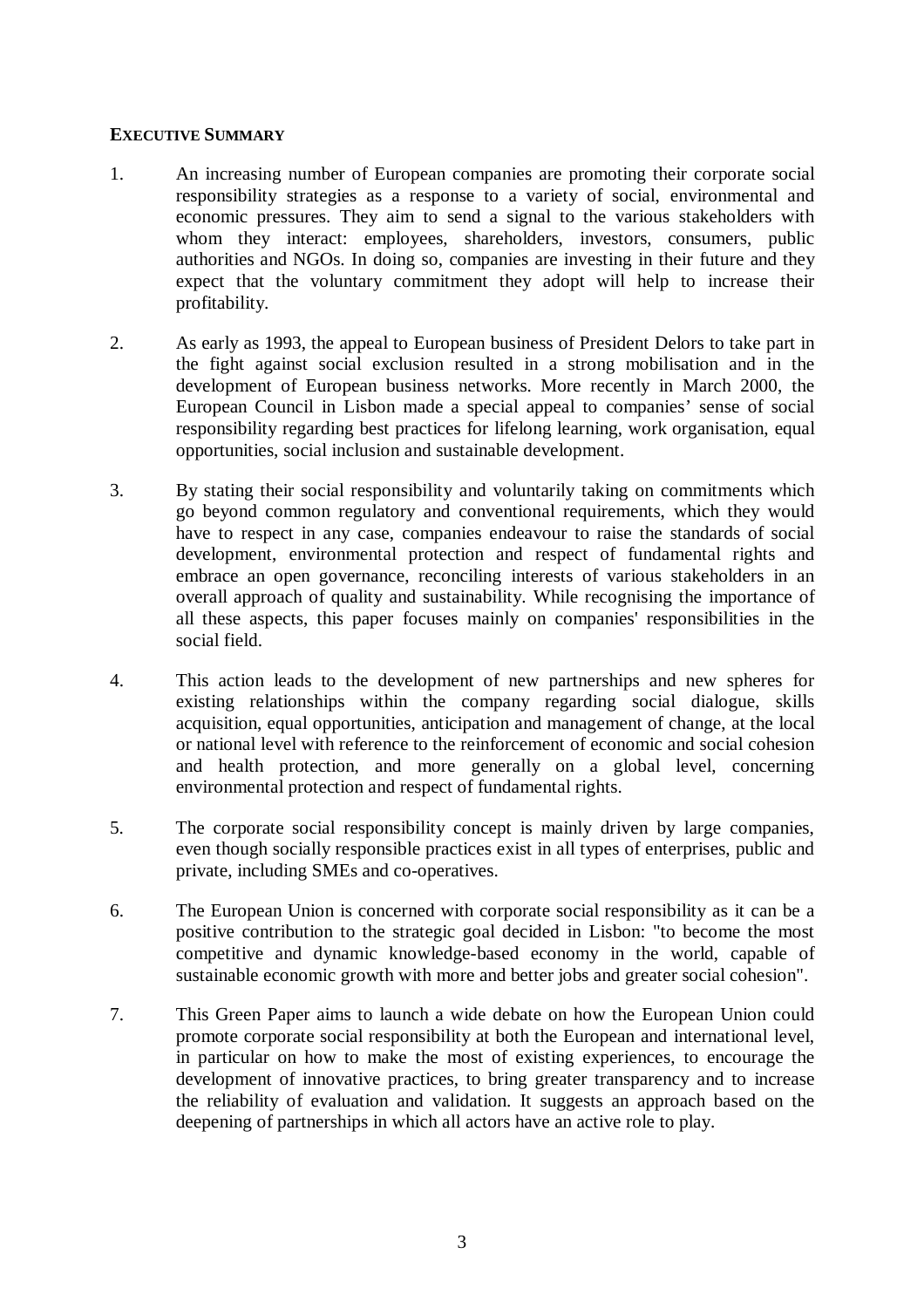### **1. INTRODUCTION**

- 8. Corporate social responsibility is essentially a concept whereby companies decide voluntarily to contribute to a better society and a cleaner environment. At a time when the European Union endeavours to identify its common values by adopting a Charter of Fundamental Rights, an increasing number of European companies recognise their social responsibility more and more clearly and consider it as part of their identity. This responsibility is expressed towards employees and more generally towards all the stakeholders affected by business and which in turn can influence its success.
- 9. These developments reflect the growing expectations that European citizens and stakeholders have of the evolving role of companies in the new and changing society of today. This is in line with the basic message of the Sustainable Development Strategy for Europe agreed at the Göteborg European Council of June 2001, that in the long-term, economic growth, social cohesion and environmental protection go hand in hand.
- 10. Many factors are driving this move towards corporate social responsibility:
	- new concerns and expectations from citizens, consumers, public authorities and investors in the context of globalisation and large scale industrial change,
	- social criteria are increasingly influencing the investment decisions of individuals and institutions both as consumers and as investors,
	- increased concern about the damage caused by economic activity to the environment,
	- transparency of business activities brought about by the media and modern information and communication technologies.

# Business and CSR

- 11. As companies themselves face the challenges of a changing environment in the context of globalisation and in particular the Internal Market, they are increasingly aware that corporate social responsibility can be of direct economic value. Although the prime responsibility of a company is generating profits, companies can at the same time contribute to social and environmental objectives, through integrating corporate social responsibility as a strategic investment into their core business strategy, their management instruments and their operations.
- 12. Where corporate social responsibility is a process by which companies manage their relationships with a variety of stakeholders who can have a real influence on their licence to operate, the business case becomes apparent. Thus, it should be treated as an investment, not a cost, much like quality management. They can thereby have an inclusive financial, commercial and social approach, leading to a long-term strategy minimizing risks linked to uncertainty. Companies should pursue social responsibility internationally as well as in Europe, including through their whole supply chain.

In its position paper "Releasing Europe's employment potential: Companies' views on European Social Policy beyond 2000" UNICE (Union of Industrial and Employers'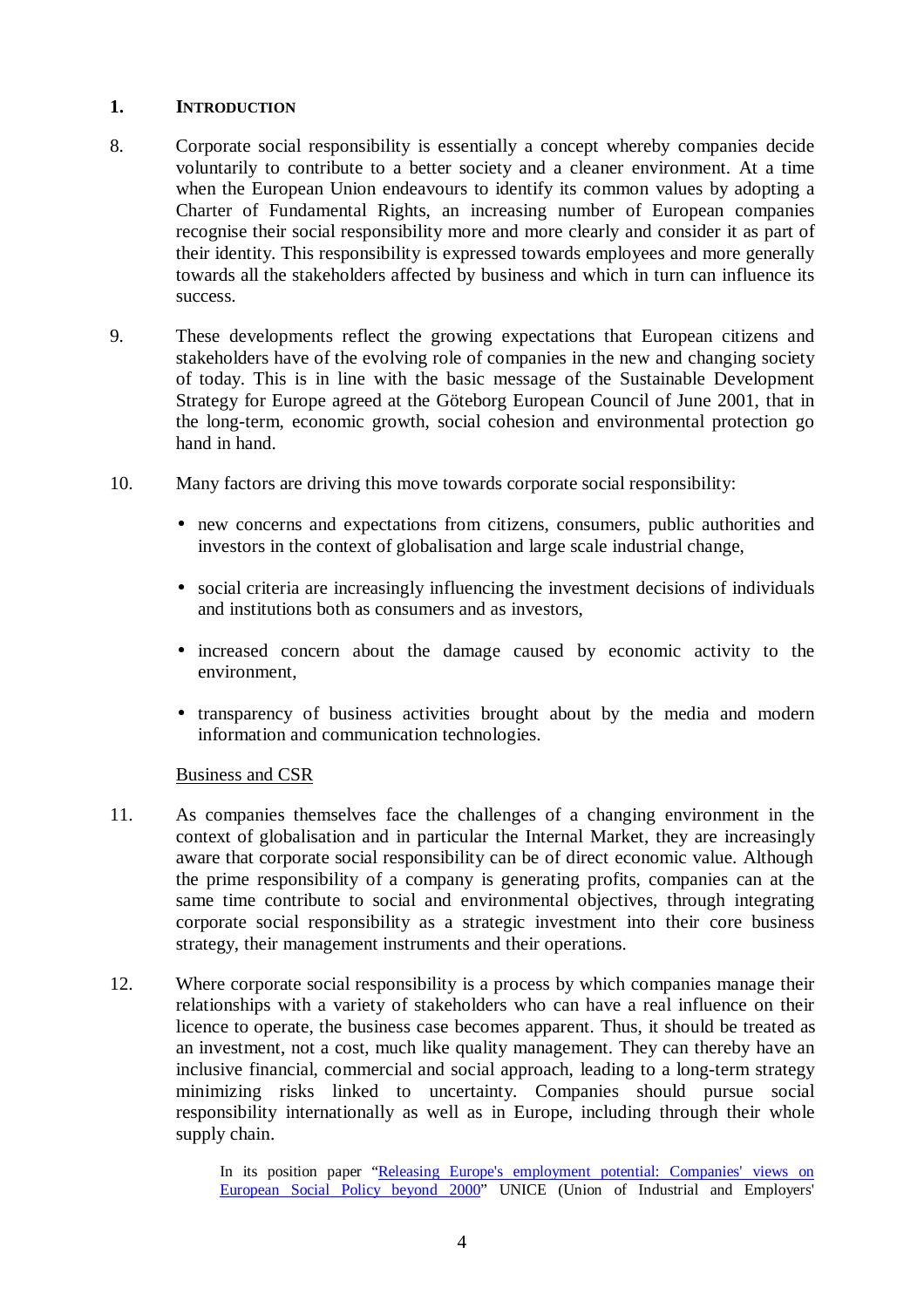Confederations of Europe) has stressed that European companies see themselves as an integral part of society, as they act in a socially responsible way; consider profits to be the main goal of the company but not its only "raison d'être", and opt for long-term thinking on strategic decisions and investment.

#### The political context

- 13. At the European level the challenge is about how corporate social responsibility can contribute to the Lisbon goal of building a dynamic, competitive and cohesive knowledge-based economy. The Lisbon European Council made a special appeal to companies' sense of social responsibility regarding best practices on lifelong learning, work organisation, equal opportunities, social inclusion and sustainable development.
- 14. The Commission's European Social Agenda, subsequently supported by the European Council in Nice, emphasised the role of corporate social responsibility in addressing the employment and social consequences of economic and market integration and in adapting working conditions to the new economy. In addition the European Summit in Nice invited the Commission to involve companies in a partnership with the social partners, NGOs, local authorities and bodies that manage social services, so as to strengthen their social responsibility. The European Council in Stockholm welcomed the initiatives taken by businesses to promote corporate social responsibility and made reference to this Green Paper as a means to encourage a wide exchange of ideas in order to promote further initiatives in this area.
- *15.* The Commission's Communication on sustainable development, supported at the Göteborg European Council, emphasised the importance of Corporate Social Responsibility: *"Public policy also has a key role in encouraging a greater sense of corporate social responsibility and in establishing a framework to ensure that businesses integrate environmental and social considerations into their activities ... Business should be encouraged to take a pro-active approach to sustainable development in their operations both within the EU and elsewhere."*
- 16. This debate is also linked with the reflection of the Commission on the White Paper on governance in the European Union. As corporate social responsibility contributes significantly to a favourable climate towards entrepreneurship, it is also linked to the Commission's objective of creating an entrepreneurial, innovative and open Europe – "Enterprise Europe".

Corporate social responsibility has important implications for all economic and social actors as well as for the public authorities, who should take them into account in determining their own actions. Several Member States have recognised its importance and have taken active steps to promote it. As they are all facing similar challenges, Member States could learn from each other's experience. Overall, the European Commission could promote corporate social responsibility through its programmes and activities. Furthermore, it is necessary to ensure that approaches to corporate social responsibility are coherent and compliant with Community policies and with international obligations. In Denmark, the Minister for Social Affairs launched the campaign "Our Common Concern - the social responsibility of the corporate sector" in 1994 and set up the Copenhagen Centre in 1998.

In the UK, a Minister for Corporate Social Responsibility has been appointed in March 2000. An Interdepartmental Group has been established to improve co-ordination of activity to promote corporate social responsibility across the government.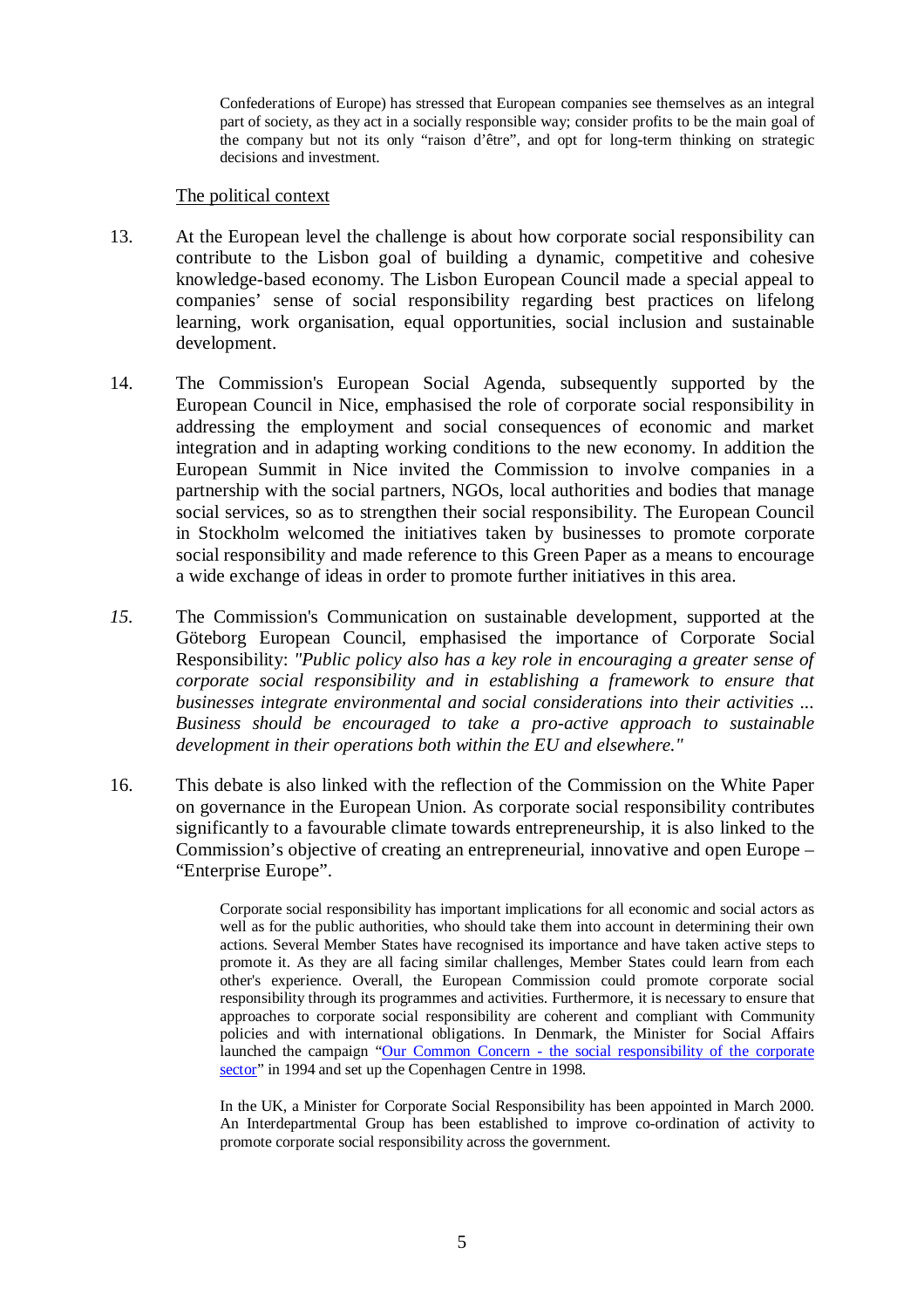- 17. At the international level, through policies such as trade and development cooperation, the European Union is directly involved in issues concerning market behaviour. A European approach to corporate social responsibility must thus reflect and be integrated in the broader context of various international initiatives, such as the UN Global Compact (2000), the LO's Tripartite Declaration of Principles concerning Multinational Enterprises and Social Policy (1977/2000), the OECD Guidelines for Multinational Enterprises (2000). While these initiatives are not legally binding, in the case of the OECD guidelines they benefit from the commitment of adhering governments to promote their actual observance by business. The European Commission is committed to the active promotion of the OECD guidelines<sup>1</sup>. Observance of the core ILO labour standards (freedom of association, abolition of forced labour, non-discrimination and elimination of child labour) is central to corporate social responsibility; their monitoring and compliance should be strengthened.<sup>2</sup>
- 18. The main contribution of a European approach will be to complement and add value to existing activities by:
	- providing an overall European framework, aiming at promoting quality and coherence of corporate social responsibility practices, through developing broad principles, approaches and tools, and promoting best practice and innovative ideas,
	- supporting best practice approaches to cost-effective evaluation and independent verification of corporate social responsibility practices, ensuring thereby their effectiveness and credibility.
- 19. This Green Paper aims to launch a wide debate and seek views on corporate social responsibility at national, European and international level. The Commission hopes that the outcome of this initiative will be a new framework for the promotion of corporate social responsibility.

# **2. WHAT IS CORPORATE SOCIAL RESPONSIBILITY?**

- 20. Most definitions of corporate social responsibility describe it as a concept whereby companies integrate social and environmental concerns in their business operations and in their interaction with their stakeholders on a voluntary basis.
- 21. Being socially responsible means not only fulfilling legal expectations, but also going beyond compliance and investing "more" into human capital, the environment and the relations with stakeholders. The experience with investment in environmentally responsible technologies and business practice suggests that going beyond legal compliance can contribute to a company's competitiveness. Going beyond basic legal obligations in the social area, e.g. training, working conditions,

 $1$  The OECD guidelines also encompass an implementation mechanism involving governments and social partners in National Contact Points. Furthermore, their content covers various areas of corporate social responsibility, namely child labour and forced labour, social relations, environmental protection, consumer protection, transparency and disclosure, fight against bribery, transfers of technology, competition and taxation.<br><sup>2</sup> The Commission will issue a communication regarding Promoting of Core Labour Standards and

Improving Social Governance in the Context of Globalisation.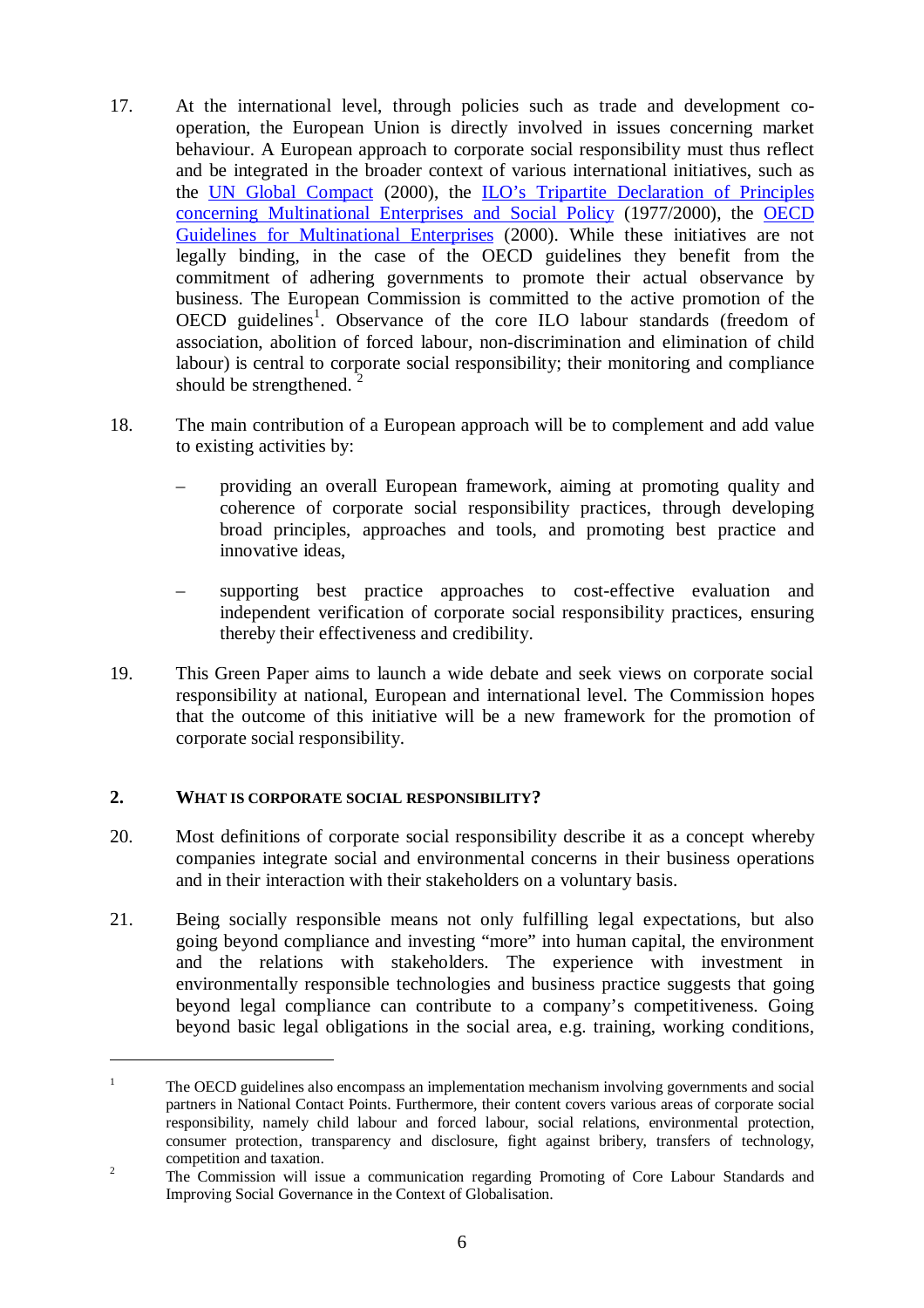management-employee relations, can also have a direct impact on productivity. It opens a way of managing change and of reconciling social development with improved competitiveness.

- 22. Corporate social responsibility should nevertheless not be seen as a substitute to regulation or legislation concerning social rights or environmental standards, including the development of new appropriate legislation. In countries where such regulations do not exist, efforts should focus on putting the proper regulatory or legislative framework in place in order to define a level playing field on the basis of which socially responsible practices can be developed.
- 23. Whilst so far corporate social responsibility is mainly promoted by a number of large or multinational companies, it is relevant in all types of companies and in all sectors of activity, from SMEs to multinational enterprises (MNEs). Its wider application in SMEs including micro-businesses is of central importance, given that they are the greatest contributors to the economy and employment. Although many SMEs already take up their social responsibility, particularly through community involvement, further awareness raising and support to disseminate good practice could help promote corporate social responsibility among them. Worker co-operatives and participation schemes, as well as other forms of co-operative, mutual and associative enterprises structurally integrate other stakeholder interests and take up spontaneous social and civil responsibilities.
- 24. A number of companies with good social and environmental records indicate that these activities can result in better performance and can generate more profits and growth. For many companies, this is a new activity and longer term evaluation remains to be done. The economic impact of corporate social responsibility can be broken down into direct and indirect effects. Positive direct results may for example derive from a better working environment, which leads to a more committed and productive workforce or from efficient use of natural resources. In addition, indirect effects result from the growing attention of consumers and investors, which will increase their opportunities on the markets. Inversely there can sometimes be a negative impact on a company's reputation due to criticism of business practices. This can affect the core assets of a company, such as its brands and image.
- 25. Financial institutions are making increasing use of social and environmental checklists to evaluate the risks of loans to, and investments in companies. Similarly, being recognised as a socially responsible enterprise, for example through listing in an ethical stock market index, can support the rating of a company and therefore entails concrete financial advantages.

Stock market social indexes are useful benchmarks for demonstrating the positive impact of social screening on financial performance: the Domini 400 Social Index (DSI) has outperformed the S&P 500 by more than 1% on a annualised total return basis and on a riskadjusted basis since its inception in May 1990 while the Dow Jones Sustainable Index has grown by 180% since 1993 compared to 125% for the Dow Jones Global Index over the same period.

Assessing precisely what determines financial return of a socially responsible company is difficult. Research (Industry Week, January 15 2001) has shown that about one-half of the above-average performance of socially responsible companies can be attributed to their social responsibility while the other half is explained by the performance of their sector. Socially responsible companies are expected to deliver above-average financial returns, as a company's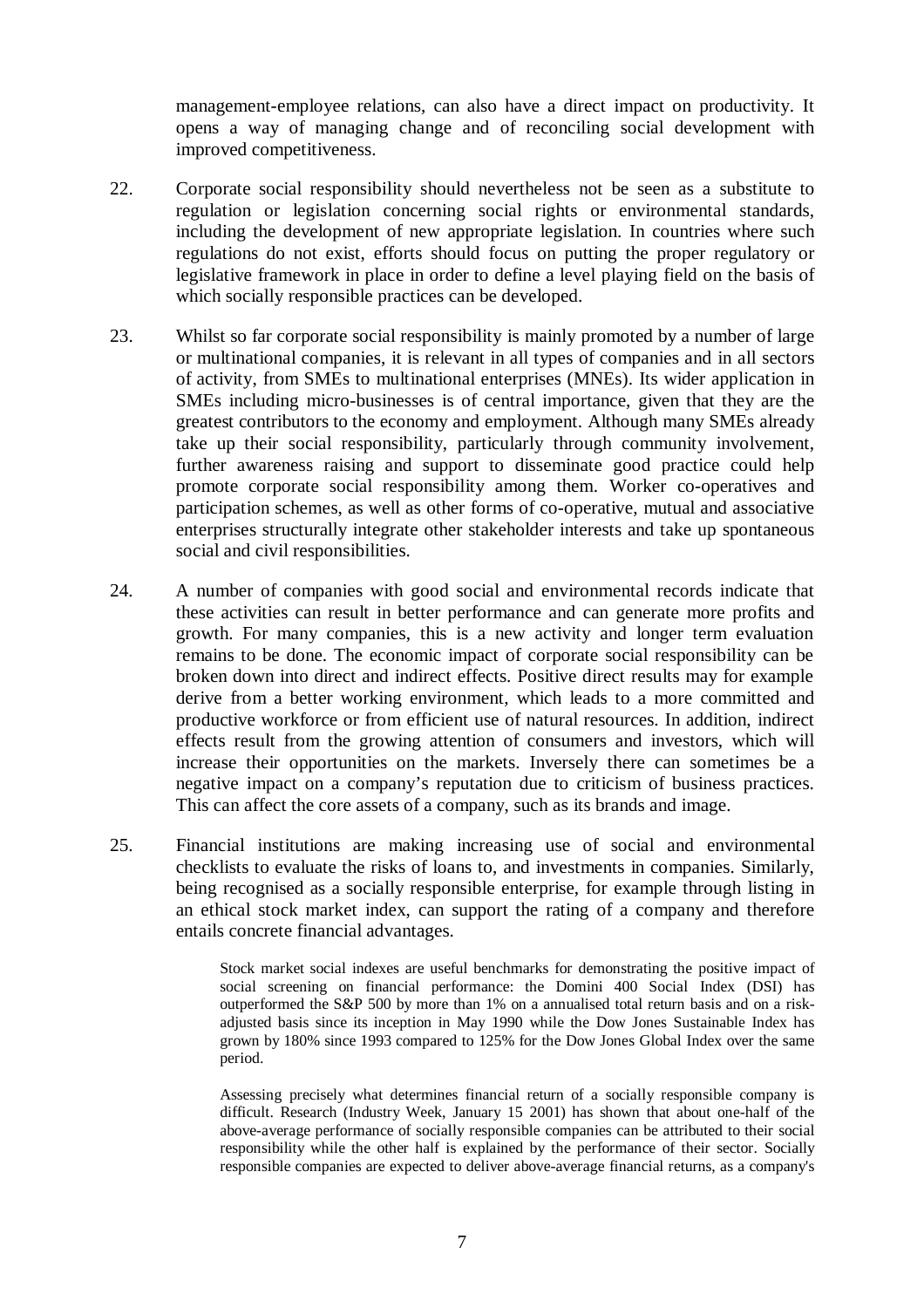ability to deal successfully with environmental and social issues can be a credible measure of management quality.

26. There is a need for a better knowledge and further studies on the impact of corporate social responsibility on business performance. This could be a field for further research between companies, public authorities and academic institutions. These efforts could be supported by the Framework programmes for research and technology development.

#### **2.1. Corporate social responsibility: the internal dimension**

27. Within the company, socially responsible practices primarily involve employees and relate to issues such as investing in human capital, health and safety, and managing change, while environmentally responsible practices relate mainly to the management of natural resources used in the production. They open a way of managing change and reconciling social development with improved competitiveness.

#### *2.1.1. Human resources management*

- 28. A major challenge for enterprises today is to attract and retain skilled workers. In this context, relevant measures could include life long learning, empowerment of employees, better information throughout the company, better balance between work, family, and leisure, greater work force diversity, equal pay and career prospects for women, profit sharing and share ownership schemes, and concern for employability as well as job security. Active follow up and management of employees who are off work due to disabilities or injuries have also been shown to result in cost saving.
- 29. Responsible recruitment practices, involving in particular non-discriminatory practices, could facilitate the recruitment of people from ethnic minorities, older workers, women and the long-term unemployed and people at disadvantage. Such practices are essential in relation to achieving the European Employment Strategy objectives of reducing unemployment, raising the employment rate, and fighting against social exclusion.
- 30. In relation to life-long learning, businesses have a key role to play at several levels: contributing to a better definition of training needs through close partnership with local actors who design education and training programmes; supporting the transition from school to work for young people, for example by providing apprenticeship places; valuing learning, in particular in the Accreditation of Prior and Experiential Learning (APEL); and providing an environment which encourages lifelong learning by all employees, particularly by the less educated, the less skilled and older workers.

#### *2.1.2. Health and safety at work*

31. Health and safety at work has traditionally been approached mainly by means of legislation and enforcement measures. However, the trend of outsourcing work to contractors and suppliers makes companies more dependent on the safety and health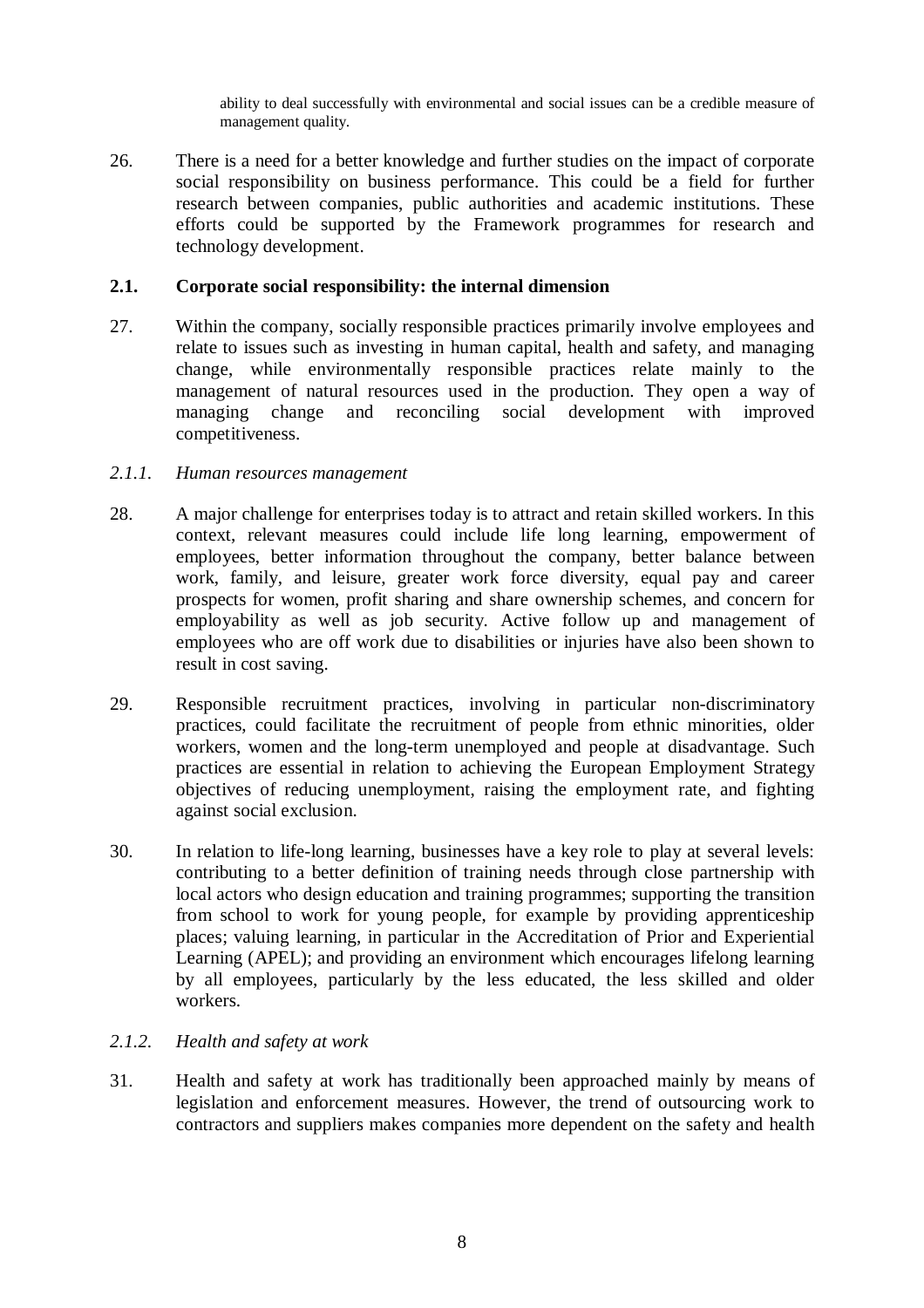performance of their contractors, especially those who are working within their own  $p$ remises<sup>3</sup>.

- 32. Companies, governments and sector organisations are increasingly looking at additional ways of promoting health and safety, by using them as a criteria in procuring products and services from other companies and as a marketing element for promoting their products or services. These voluntary schemes can be seen as complementary to legislation and control activities by public authorities as they likewise aim at promoting a preventive culture, i.e. higher levels of occupational safety and health.
- 33. As the focus on occupational health and safety performance and qualities of products and services is increasing, there is also an increasing demand for measuring, documenting and communicating these qualities in the marketing material. Occupational safety and health criteria have been included to varying degrees into existing certification schemes and labelling schemes for products and equipment. Certification schemes of management systems and subcontractors focusing primarily on occupational safety and health have also been launched.

The Swedish TCO Labelling Scheme for office equipment is a voluntary label that intends to stimulate the manufacturers to develop more occupational and environmentally safe office equipment; assist purchasers to choose office equipment less problematic for the users and the external environment; and to provide purchasers and the vendor with a clearly defined label, thereby saving time, work and costs in the purchasing process.

34. In addition, the tendency of companies and organisations to include occupational safety and health criteria into their procurement schemes has supported the development of generic procurement schemes based on uniform requirements for contractor occupational safety and health training or management systems, which allow for a third party to carry out the "certification" or initial approval of the contractors as well as overseeing the continuous improvement of the scheme.

> The Dutch Safety Contractors Checklist (SCC) aims at evaluating and certifying occupational safety and health management systems of contractor companies offering their services to the petrochemical and chemical industry.

> The Danish IKA Procurement provides guidelines to define the requirements in tenders for cleaning agents.

# *2.1.3. Adaptation to change*

35. The widespread restructuring taking place in Europe raises concerns for all of the employees and other stakeholders as the closure of a factory or a heavy cut in its workforce may involve a serious economic, social or political crisis in a community. Few companies escape the need to restructure, often through downsizing, with the year 2000 seeing more mergers and acquisitions than any other year in history. According to one study, fewer than one in four restructuring operations achieve their objectives of reducing costs, increasing productivity and improving quality and customer service as they often cause the motivation, loyalty, creativity and productivity of the employees to suffer.

<sup>&</sup>lt;sup>3</sup> For further details: European Agency for Safety and Health at Work (http://agency.osha.eu.int/publications/factsheets/facts11/)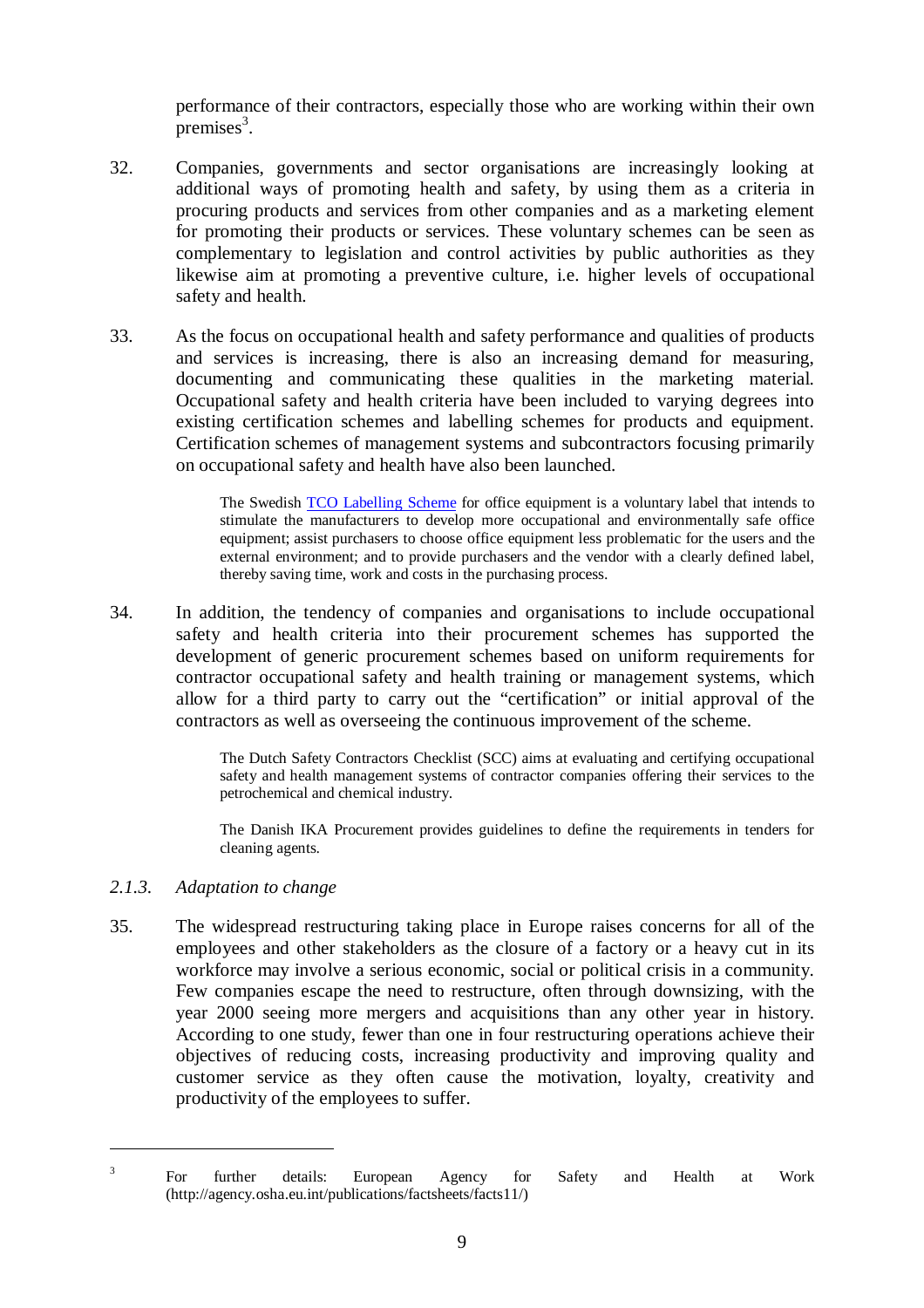- 36. Restructuring in a socially responsible manner means to balance and take into consideration the interests and concerns of all those who are affected by the changes and decisions. In practice the process is often as important as the substance to the success of restructuring. In particular this involves seeking the participation and involvement of those affected through open information and consultation. Furthermore, restructuring needs to be well prepared by identifying major risks, calculating all the costs, both direct and indirect, associated with alternative strategies and policies, and evaluating all of the alternatives which would reduce the need for redundancies.
- 37. Experience of the major restructuring operations carried out in Europe in the steel, coal and shipbuilding industries has shown that successful restructuring can be better achieved through joint efforts involving the public authorities, companies and employees' representatives. This process should seek to safeguard employees' rights and enable them to undergo vocational retraining where necessary, to modernise production tools and processes in order to develop on-site activities, to mobilise public and private financing and to establish procedures for information, dialogue, cooperation and partnership. Companies should take up their share of responsibility to ensure the employability of their staff.
- 38. By engaging in local development and active labour market strategies through involvement in local employment and/or social inclusion partnerships, companies can lessen the social and local impact of large scale restructuring.

The Fundación Empresa y Sociedad (FES) within the framework of the Article 6 of ESF pilot on Local Social Capital constitutes an interesting example of the involvement of private business in the promotion of social cohesion. It promotes the support to micro-projects, mostly micro-firms, in a run-down neighbourhood in Madrid. Apart from providing micro-grants, a system of tutoring is made available free by professionals from the private businesses. The FES has also mobilised additional support in the form of access to additional micro-credit funding and to private businesses donations of IT equipment.

#### *2.1.4. Management of environmental impacts and natural resources*

39. In general, reducing the consumption of resources or reducing polluting emissions and waste can reduce environmental impact. It can also be good for the business by reducing energy and waste disposal bills and lowering input and de-pollution costs. Individual companies have found that less use can lead to increased profitability and competitiveness.

In the environmental field, these environmental investments are normally referred to as "win-win" opportunities - good for business and good for the environment. This principle has been established for a number of years, and was most recently recognised in the Commission's  $6<sup>th</sup>$  Environment Action Programme. It explains how the European Union and Member State governments can fulfil their role to help business to identify market opportunities and undertake "win-win" investments. It set out a number of other measures aimed at business: establishment of a compliance assistance programme to help business understand European Community environmental requirements; development of national, but harmonised, company environmental performance reward schemes that identify and reward good performers and encouraging voluntary commitments and agreements.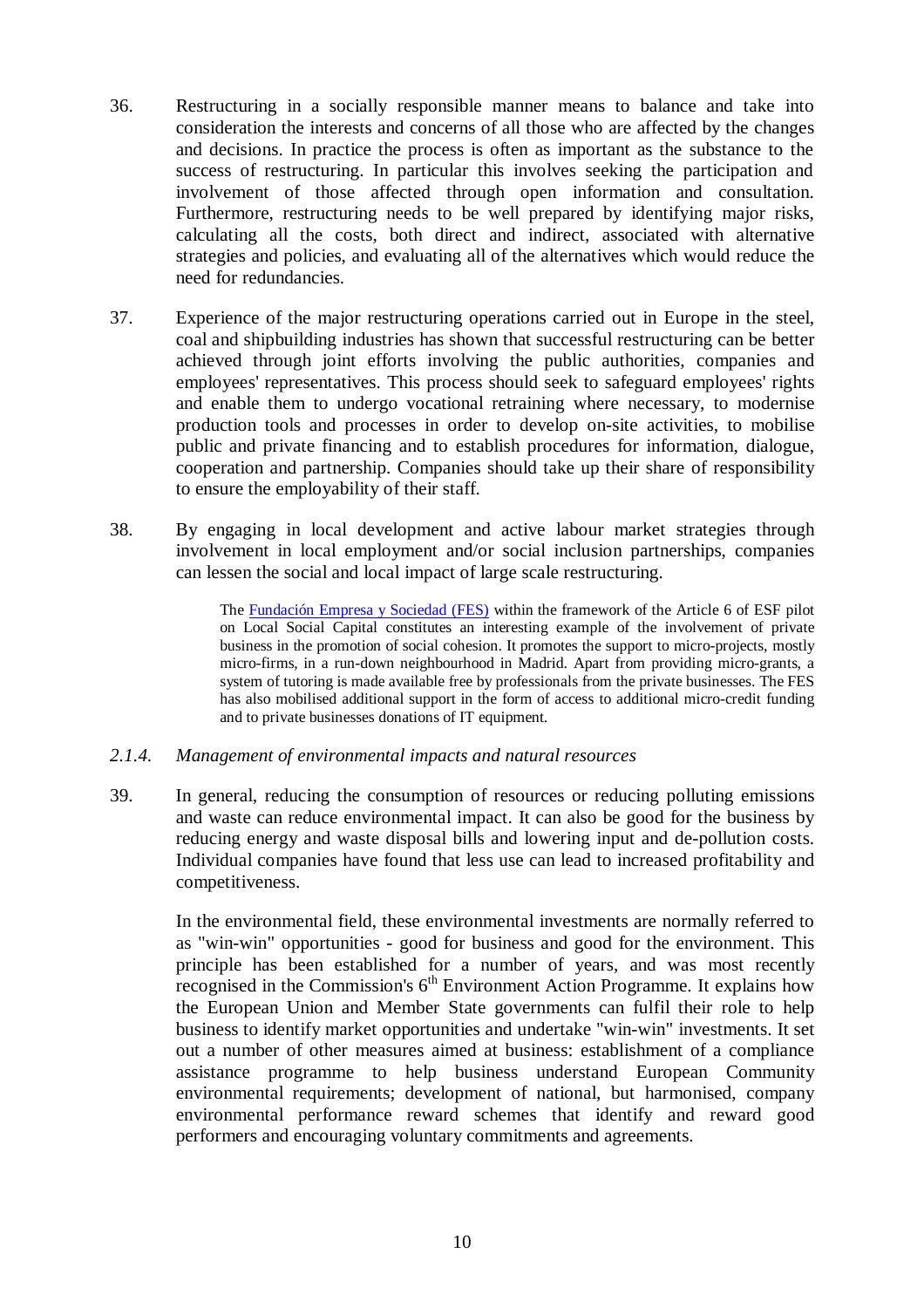40. A good example of an approach that allows public authorities to work with business is Integrated Product Policy (IPP). IPP is founded on the consideration of products' impacts throughout their life cycle, and involves business and other stakeholders in dialogue to find the most cost-effective approach. In the environmental field, it can therefore be seen as a strong existing framework for promotion of corporate social responsibility.

> Another approach that facilitates corporate social responsibility is the Community's Eco-Management and Audit Scheme (EMAS) ISO 19000. This encourages companies voluntarily to set up site or company-wide environmental management and audit systems that promote continuous environmental performance improvements. The environmental statement is public and is validated by accredited environmental verifiers.

41. Business is also aware of the opportunities associated with improved environmental performance, and is working to systematically take advantage of it:

> The European Eco-Efficiency Initiative (EEEI), an initiative of the World Business Council for Sustainable Development and the European Partners for the Environment in partnership with the European Commission, aims to integrate eco-efficiency throughout European business, and in European Union (EU) industrial and economic policies. (http://www.wbcsd.ch/eurint/eeei.htm)

#### **2.2. Corporate social responsibility: the external dimension**

42. Corporate social responsibility extends beyond the doors of the company into the local community and involves a wide range of stakeholders in addition to employees and shareholders: business partners and suppliers, customers, public authorities and NGOs representing local communities, as well as the environment. In a world of multinational investment and global supply chains, corporate social responsibility must also extend beyond the borders of Europe. Rapid globalisation has encouraged discussion of the role and development of global governance: the development of voluntary CSR practices can be seen as contributing to this.

#### *2.2.1. Local communities*

- 43. Corporate social responsibility is also about the integration of companies in their local setting, whether this be in Europe or world-wide. Companies contribute to their communities, especially to local communities, by providing jobs, wages and benefits, and tax revenues. On the other hand companies depend on the health, stability, and prosperity of the communities in which they operate. For example, they recruit the majority of their employees from the local labour markets, and therefore have a direct interest in the local availability of the skills they need. Furthermore, SMEs often also find most of their clients in the surrounding area. The reputation of a company at its location, its image as an employer and producer, but also as an actor in the local scene, certainly influences its competitiveness.
- 44. Companies also interact with the local physical environment. Some rely on a clean environment for their production or offering of services - either clean air or clean water or uncongested roads. There can also be a relationship between the local physical environment and the ability of business to attract workers to the region they are located in. On the other hand, business can also be responsible for a number of polluting activities: noise, light, water pollution, air emissions, contamination of soil, and the environmental problems associated with transport and waste disposal. The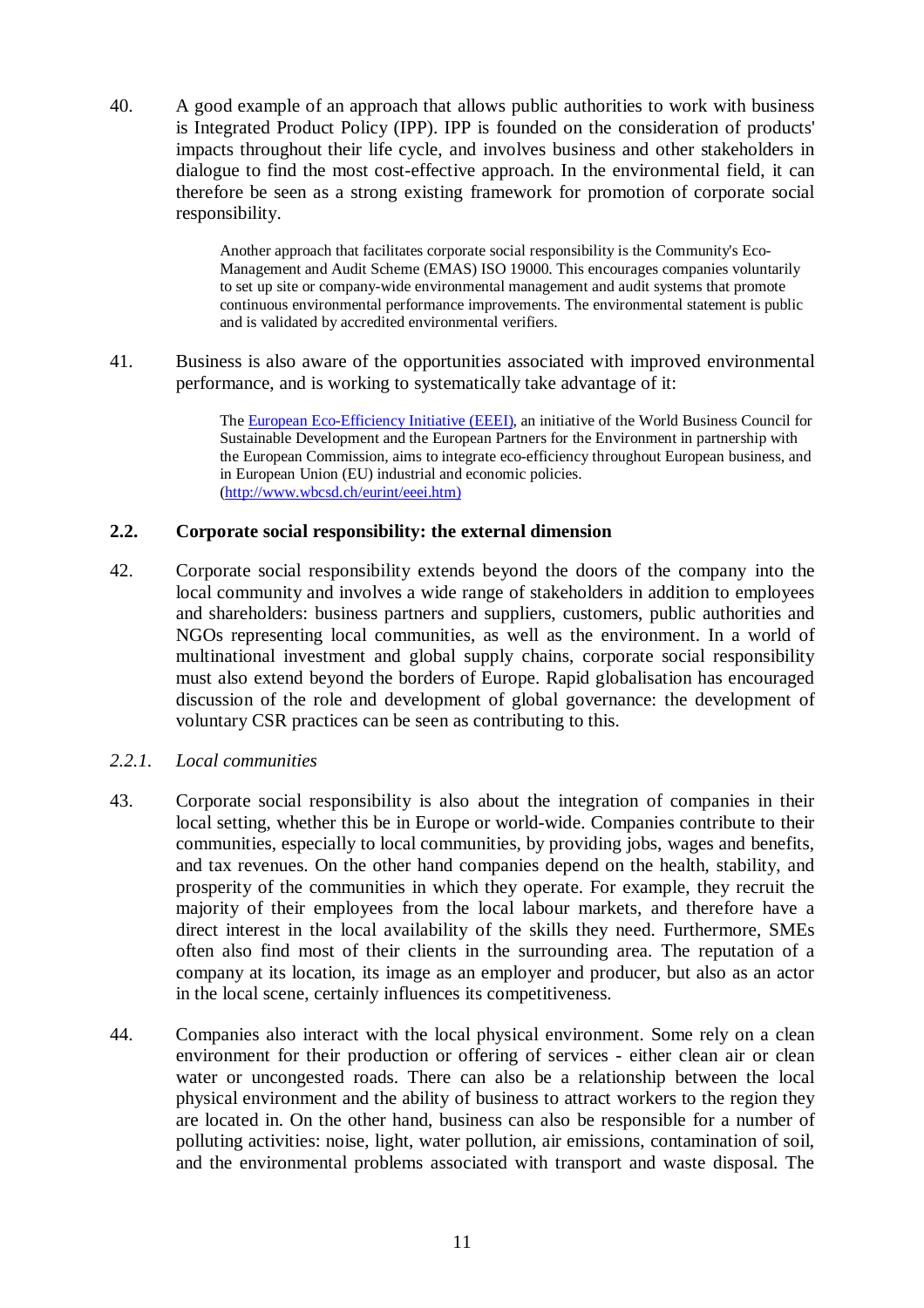most environmentally aware companies are, therefore, often involved in two ways in environmental education of the community.

- 45. Many companies become involved in community causes, notably by means of provision of additional vocational training places, assisting environmental charities, recruitment of socially excluded people, provision of child-care facilities for employees, partnerships with communities, sponsoring of local sports and cultural events or donations to charitable activities.
- 46. The development of positive relations with the local community and thereby the accumulation of social capital is particularly relevant for non-local companies. Multinational companies increasingly use these relations to support the integration of their affiliates into various markets in which they are present. The familiarity of companies with the local actors, the local environment traditions and strengths is an asset from which they can capitalise.

Financial institutions can play a particular role through community investing, which consists of direct investments in projects benefiting specific communities or constituencies, especially in economically disadvantaged areas. These investments usually take the form of loans for lowcost housing ventures or deposits in community development banks either at or below market rates.

Similarly recognising that access to affordable prices for everyone to services of general economic interest is at the heart of the European model of society, some companies endeavour to ensure such access as part of their social responsibility where it is not guaranteed by legislation, for example regarding basic banking services. Furthermore, ETUC (European Trade Union Confederation) and CEEP (European Centre of Enterprises with public participation and of enterprises of general economic interest) made a joint proposal for a Charter for Services of General Interest in June 2000.

#### *2.2.2. Business partners, suppliers and consumers*

- 47. By working closely with business partners, companies can reduce complexity and costs and increase quality. Selection of suppliers is not always exclusively through competitive bidding. Relationships with alliance and joint venture partners and with franchisees are equally important. In the long run building relationships may result in fair prices, terms and expectations along with quality and reliable delivery. In adopting socially and environmentally responsible practices all companies however have to respect the relevant rules of EU and national competition laws.
- 48. Large companies are at the same time business partners of the smaller ones, be it as their customers, suppliers, subcontractors or competitors. Companies should be aware that their social performance can be affected as a result of the practices of their partners and suppliers throughout the whole supply chain. The effect of corporate social responsibility activities will not remain limited to the company itself, but will also touch upon their economic partners. This is particularly the case for large companies, which have outsourced part of their production or services and, therefore, may have acquired additional corporate social responsibility with regard to these suppliers and their staff, bearing in mind that sometimes economic welfare of these suppliers depend primarily or entirely on one large company.
- 49. Some large companies demonstrate corporate social responsibility by promoting entrepreneurial initiatives in the region of their location. Examples for such practices include mentoring schemes offered by large companies to start-ups and local SMEs,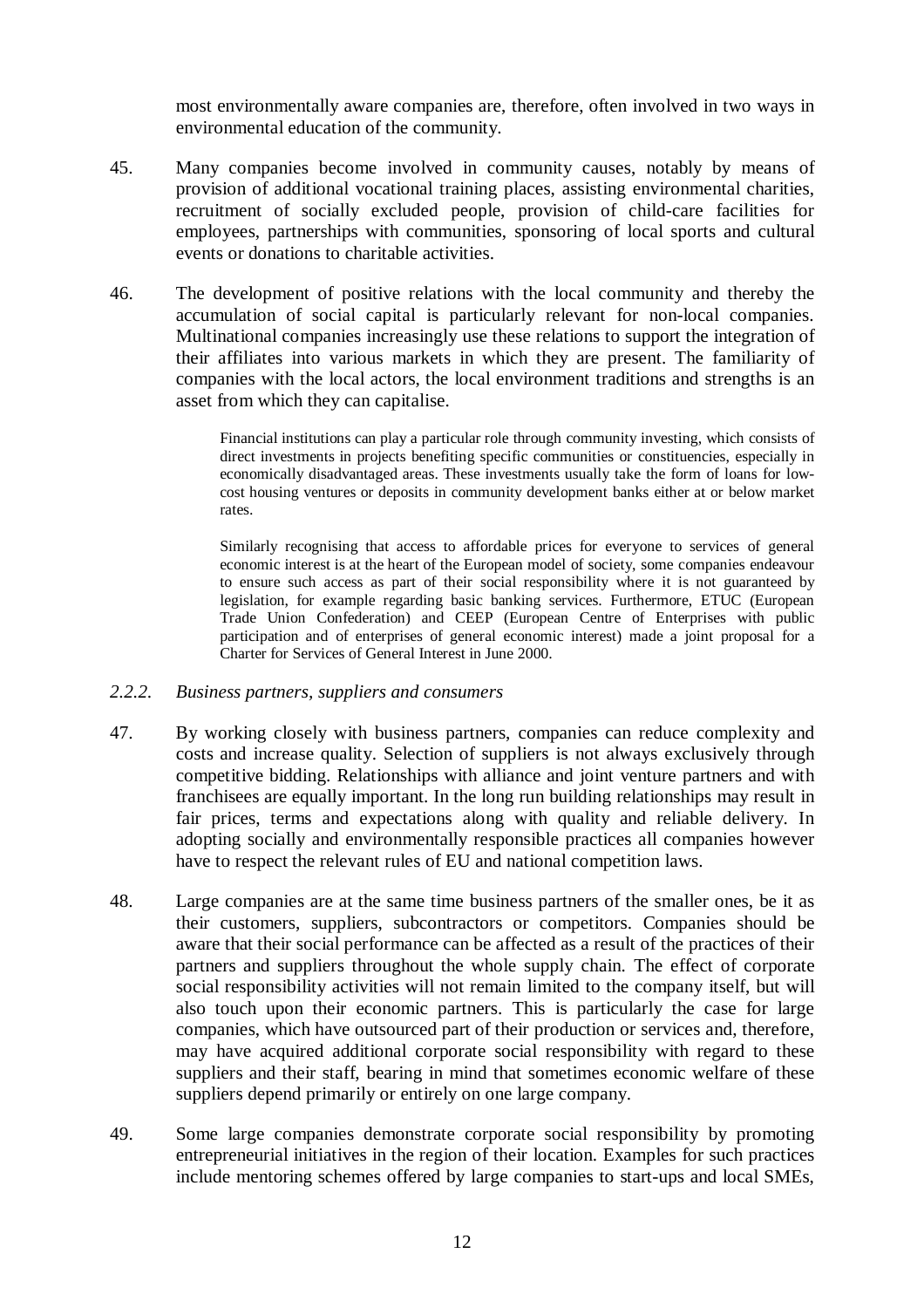or assistance to smaller firms on social reporting and communication of their corporate social responsibility activities.

- 50. Corporate venturing constitutes a further way for large companies to facilitate the development of new innovative enterprises. Corporate venturing means that the large enterprise takes a minority stake in a promising start-up and promotes its development. This offers various advantages to both partners, including a better grip on innovative developments for the large company and easier access to financial resources and to the market for the small company.
- 51. As part of their social responsibility companies are expected to provide products and services, which consumers need and want in an efficient, ethical and environmentally aware manner. Companies, which build lasting relationships with customers by focusing their whole organisation on understanding what the customers need and want and providing them with superior quality, safety, reliability and service are expected to be more profitable. Applying the principle of design for all (making products and services usable by as many people as possible including disabled consumers) is an important example of corporate social responsibility.

# *2.2.3. Human rights*

- 52. Corporate social responsibility has a strong human rights dimension, particularly in relation to international operations and global supply chains. This is recognised in international instruments such as the ILO Tripartite Declaration of Principles concerning Multinational Enterprises and Social Policy and the OECD Guidelines for Multinational Enterprises. Human rights are a very complex issue presenting political, legal and moral dilemmas. Companies face challenging questions, including how to identify where their areas of responsibility lie as distinct from those of governments, how to monitor whether their business partners are complying with their core values, and how to approach and operate in countries where human rights violations are widespread. The European Union itself has an obligation in the framework of its Co-operation policy to ensure the respect of labour standards, environmental protection and human rights and is confronted with the challenge of ensuring a full coherence between its development policy, its trade policy and its strategy for the development of the private sector in the developing countries notably through the promotion of European investments.
- 53. A key innovation of the Cotonou Agreement is the recognition of the fight against corruption as a "fundamental element" and an explicit reference to corruption as a major development problem to be addressed. Serious cases of corruption "including of bribery leading to such corruption" could constitute grounds for suspension of cooperation. This inclusion of a corruption clause in the Agreement aims not only to give an unequivocal sign to aid recipients, but also to promote more transparent activities by European investors and other actors. The EU and the ACP have agreed on a specific procedure to deal with such cases of corruption (Art 9).
- 54. Under increasing pressure from NGOs and consumer groups, companies and sectors are increasingly adopting codes of conduct covering working conditions, human rights and environmental aspects, in particular those of their subcontractors and suppliers. They do so for various reasons, notably to improve their corporate image and reduce the risk of negative consumer reaction. Codes of conduct however are not an alternative to national, European Union and international laws and binding rules: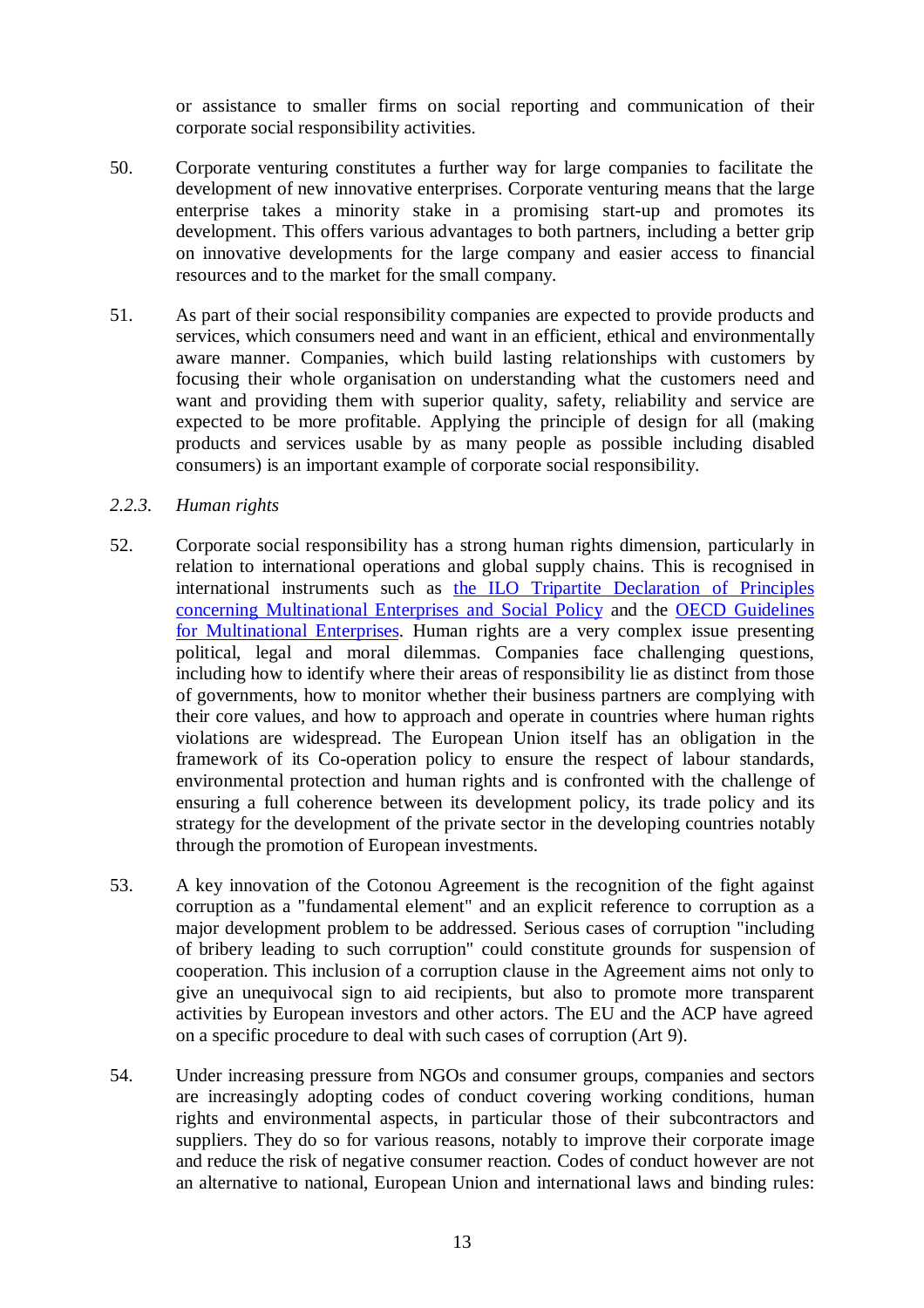binding rules ensure minimum standards applicable to all, while codes of conduct and other voluntary initiatives can only complement these and promote higher standards for those who subscribe to them.

The Confederation of Danish Industries has launched a set of guidelines for industry on human rights, inviting companies to pursue the same level of social responsibility in their new host country as in their home country.

An increasing number of multinationals have explicitly committed themselves to human rights in their codes of conduct while a growing number of retailers in Europe apply ethical standards of production to the goods they import. In 1998 Eurocommerce adopted a Recommendation on Social Buying Conditions covering child, forced and prison labour.

There are also several examples of codes of conduct signed by the social partners at European level, particularly in the textile, clothing and commerce sectors, which the Commission welcomes.

55. It is also increasingly recognised that the impact of a company's activities on the human rights of its workers and local communities extends beyond issues of labour rights. This is the case, for example, in insecure situations where companies work with state security forces with a record of human rights abuses.

> The UK government, in co-operation with the US, convened a working group of leading corporations in the oil, gas and mining industries, together with human rights NGOs. The result was the December 2000 adoption of Voluntary Principles on Security and Human Rights for companies in the Extractive and Energy Sectors.

- 56. While voluntary codes of conduct can contribute to promote international labour standards, their effectiveness however depends on proper implementation and verification. Codes of conduct may for instance face sub-contractors producing for a number of different multinational companies with the need to fulfil many different criteria regarding wages, working hours and other social conditions. Codes of conduct should therefore be based on the ILO fundamental Conventions, as identified in the 1998 ILO Declaration on Fundamental Principles and Rights at Work and the OECD guidelines for multinational enterprises, involving the social partners and those in developing countries covered by them.
- 57. Codes of conduct should be applied at every level of the organisation and production line. Full disclosure of information by companies is important, including to local communities, as part of an ongoing dialogue with them. Training for local management, workers and communities on implementation is equally important. Furthermore, the emphasis must be on a "developmental approach" - one which stresses continuing gradual improvements to standards, and to the code itself. In the case of child labour, companies should not just respect the letter of the ILO conventions by dismissing contractors who use child labour, but should also, for example, help to tackle child poverty by assisting children into education.
- 58. With respect to human rights there is a need for ongoing verification where the implementation and compliance with codes is concerned. The verification should be developed and performed following carefully defined standards and rules that should apply to the organisations and individuals undertaking the so-called "social auditing". Monitoring, which should involve stakeholders such as public authorities, trade unions and NGOs, is important to secure the credibility of codes of conduct. A balance between internal and external verification schemes could improve their cost-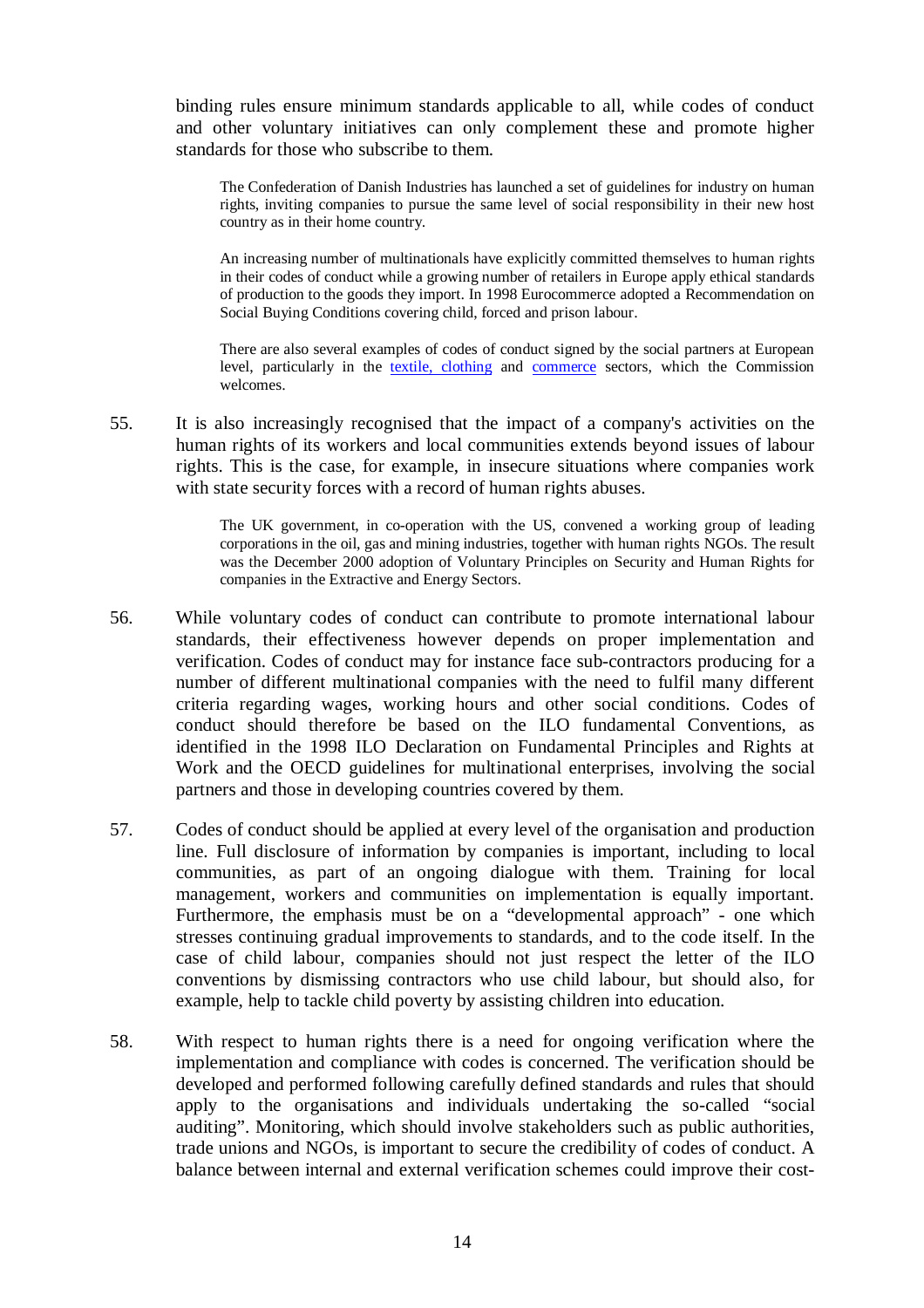effectiveness, in particular for SMEs. As a result there is a need to ensure greater transparency and improved reporting mechanisms in codes of conduct.

On 15/1/1999 the European Parliament adopted a Resolution on "EU standards for European enterprises operating in developing countries: towards a European Code of Conduct" calling for a European code of conduct which would contribute to a greater standardisation of voluntary codes of conduct based on international standards and the establishment of a European Monitoring Platform, including provisions on complaint procedures and remedial action.

# *2.2.4. Global Environmental concerns*

- 59. Through the transboundary effect of many business-related environmental problems, and their consumption of resources from across the world, companies are also actors in the global environment. They can therefore pursue social responsibility internationally as well as in Europe. For example, they can encourage better environmental performance throughout their supply chain within the IPP approach and make larger use of European and international management and product-related tools. Investment and activities of the companies on the ground in third countries can have a direct impact on social and economic development in these countries.
- 60. The debate on the role of business in achieving sustainable development is gaining importance on the global stage. The UN Secretary General has launched a "Global Compact" initiative which seeks to make business a partner in achieving social and environmental improvements globally. The OECD Guidelines for multinational enterprises also promote sustainable development. The Commission Communication "Ten years after Rio – Preparing for the World Summit on Sustainable Development" (COM 2001/53) contains further details on how business can contribute to global sustainable development.

#### **3. A HOLISTIC APPROACH TOWARDS CORPORATE SOCIAL RESPONSIBILITY**

- 61. While companies increasingly recognise their social responsibility, many of them have yet to adopt management practices that reflect it. Where they have to integrate it in their day-to-day management involving their whole supply chain, companies' employees and managers need training and retraining in order to acquire the necessary skills and competence. Pioneering companies can help to mainstream socially responsible practice by disseminating best practice.
- 62. While corporate social responsibility can only be taken on by the companies themselves, stakeholders, particularly employees, consumers and investors, can play a decisive role - in their own interest or on behalf of other stakeholders in areas such as working conditions, the environment or human rights - in prompting companies to adopt socially responsible practices. They require effective transparency about companies' social and environmental performance.

#### **3.1. Social responsibility integrated management**

63. Companies' approaches in dealing with their responsibilities and relationships with their stakeholders vary according to sectoral and cultural differences. At the start companies tend to adopt a mission statement, code of conduct, or credo where they state their purpose, core values, and responsibilities towards their stakeholders. These values then need to be translated into action across the organisation, from strategies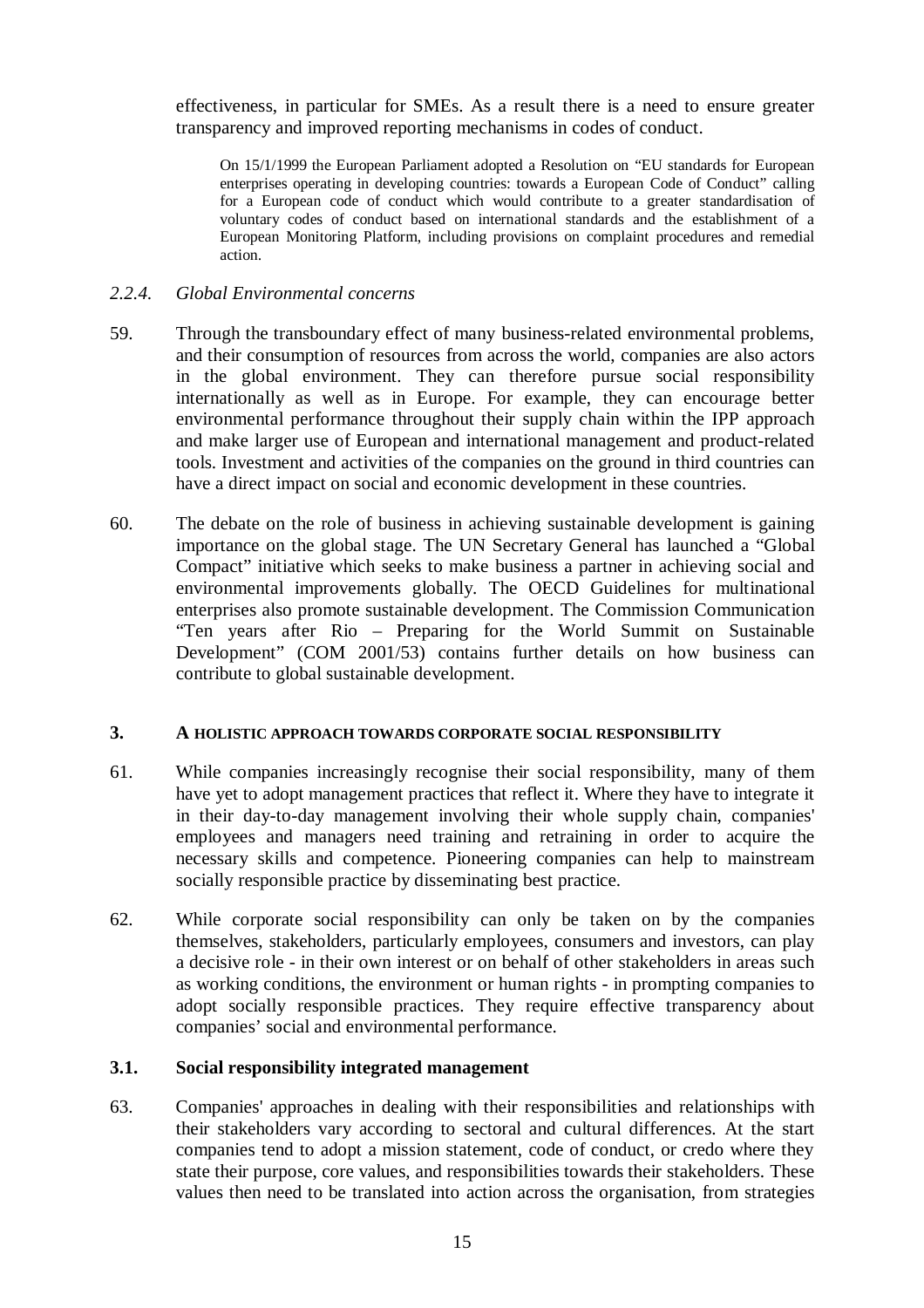to day-to-day decisions. This involves practices such as adding a socially or environmental dimension in plans and budgets and evaluating corporate performance in these areas, creating "community advisory committees", carrying out social or environmental audits and setting up continuing education programmes.

- 64. As issues of corporate social responsibility become an integral part of corporate strategic planning and routine operational performance, managers and employees are required to make business decisions based on additional criteria to those they were traditionally trained to expect. Traditional models of organisation behaviour, strategic management and even business ethics do not always give sufficient preparation for managing companies in this new environment.
- 65. In response to the need to integrate corporate social responsibility into the training of existing managers and employees and to anticipate the skills that will be required of the managers and employees of the future, courses or modules in business ethics become quite a common element of business degrees. They tend, however, to cover only a limited part of what is meant by corporate social responsibility.

CSR Europe and the Copenhagen Centre have launched a programme with the aim to bring the business and academic community together to identify and address the training needs of the business sector on Corporate Social Responsibility so as to introduce and diversify courses on corporate social responsibility at all levels of study. (http://www.csreurope.org/csr\_europe/Activities/programmes/Universities/universities.htm)

# **3.2. Social responsibility reporting and auditing**

- 66. Many multinational companies are now issuing social responsibility reports. While environmental, health, and safety reports are common, reports tackling issues such as human rights and child labour are not. Moreover companies' approaches to social reporting are as varied as their approaches to corporate social responsibility. In order for these reports to be useful, a global consensus needs to evolve on the type of information to be disclosed, the reporting format to be used, and the reliability of the evaluation and audit procedure.
- 67. Few of them provide much detail on their policies and performance on human resource management and on employment issues such as bargaining and recognition, staff consultation and training and board accountability. In 1998, the High Level Group on Economic and Social Implications of Industrial Change set-up at the invitation of the European Council, invited thus companies of more than 1000 employees to publish voluntarily a "Managing change report" i.e. an annual report on employment and working conditions. The Group indicated that the report should be developed in consultation with employees and their representatives in accordance with national traditions. The Group suggested a framework, which would deal with policies, practices and performance regarding employment and working conditions, particularly anticipation of structural change, communication, employee involvement and social dialogue, education and training, employee health & safety and equal opportunities.
- 68. Furthermore, as suggested by the High Level Group on Change the Commission proposed in its Social Policy Agenda the establishment of a Monitoring Centre on Change as a means to develop a proactive approach to anticipating and managing change. The Dublin Foundation has now included this initiative in its Four Year Rolling Programme, stressing its role in understanding and anticipating change so as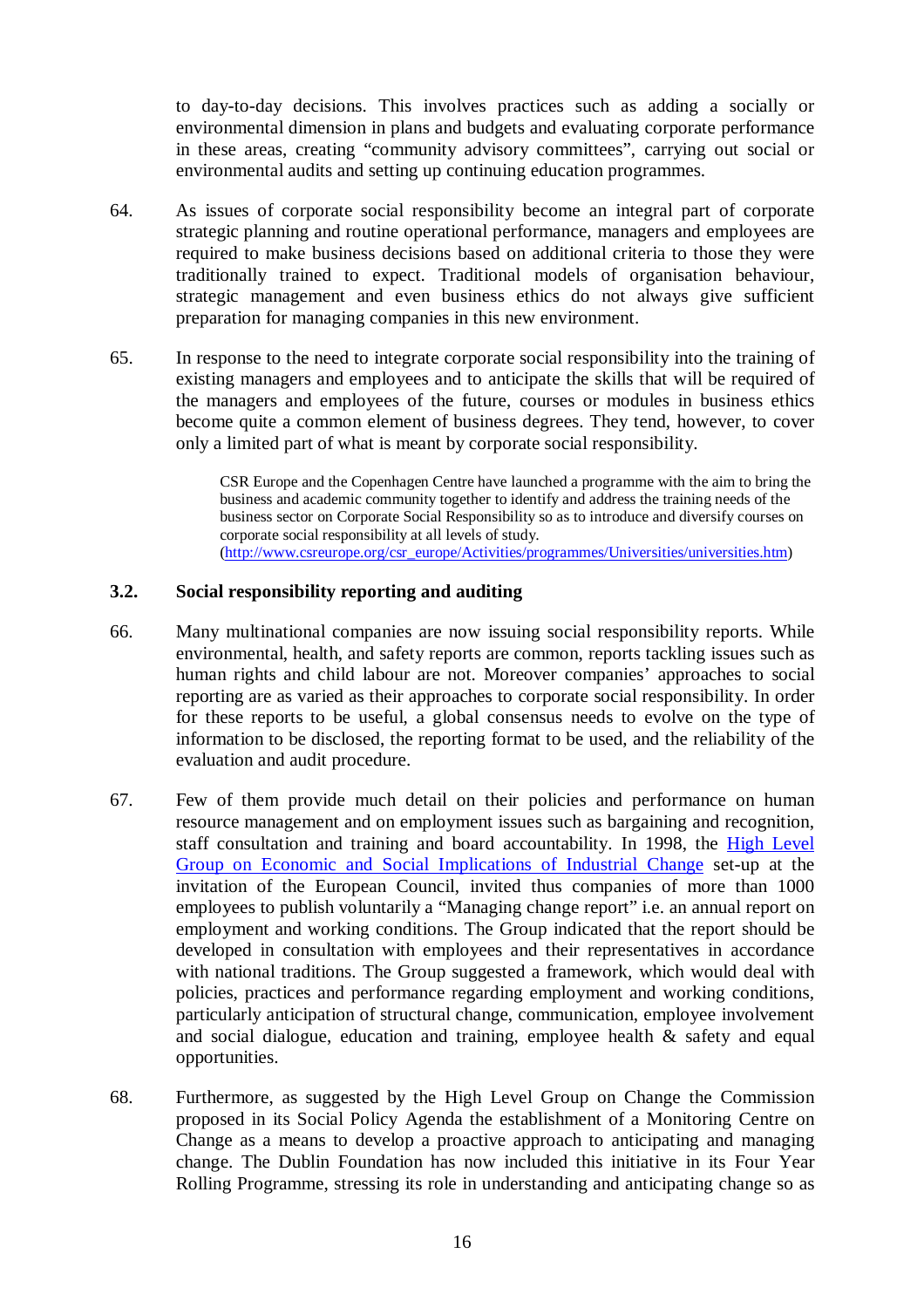to make better decisions, as well as assisting key actors in their understanding, anticipation and management of industrial change through the provision of reliable and objective information.

69. Increasingly public initiatives are supporting the development of social and environmental reporting.

> The Commission's Recommendation on the recognition, measurement and disclosure of environmental issues in the annual accounts and annual reports of companies, adopted on 30 May 2001, is expected to contribute significantly to the development of meaningful and comparable information with regard to environmental issues in the EU. (http://europa.eu.int/comm/internal\_market/en/company/account/news/01-814.htm).

> In the context of trade negotiations, the Commission has launched a Sustainability Impact Assessment of the proposed New round WTO negotiations, and committed itself to undertaking SIAs of other trade negotiations such as the ongoing EU-Chile/Mercosur negotiations.

> The Danish **Social Index** is a self-assessment tool developed by the Ministry of Social Affairs for measuring the degree to which a company lives up to its social responsibilities. Where the Social Index is shown as a number between 0 and 100 it makes it easy to communicate to the employees and external stakeholders just how socially responsible the company is.

> Article 64 of the French law concerning the new economic regulations requires companies to take into account the "social and environmental consequences" of their activity in their annual report. This text will apply to listed companies on the first market for their 2001 report and to the other companies for their 2002 report. The contents of the reports will be defined in the application decree.

- 70. In addition, a variety of organisations are developing standards for social accounting, reporting and auditing. These standards pursue varied approaches from process to performance standards, from voluntary to mandatory standards, from single-issue to multiple issues standards, and only a handful cover the full spectrum of corporate social responsibility issues.
- 71. Major international initiatives are focusing on the globalization of social standards, public disclosure of information and the development of social reports, i.e. the Social Accountability 8000 standard and the Global Reporting Initiative. The complexity of creating global standards applicable to any culture and country has, however, created a lot of controversy. Internationally agreed standards, such as the ILO fundamental conventions, as identified in the 1998 Declaration, constitute by their universal nature the most appropriate basis for such initiatives.

In response to the diversity of codes of conduct, SAI (Social Accountability International) has developed a standard for labour conditions and a system for independently verifying factories' compliance. The standard, Social Accountability 8000 (SA8000) (http://www.cepaa.org/introduction.htm), and its verification system draw from established business strategies for ensuring quality (such as those used for ISO 9000) and add several elements that international human rights experts have identified as being essential to social auditing.

On the environmental side, the Global Reporting Initiative is currently seen as best practice. Its sustainability reporting guidelines is allowing for inter-company comparability. The Global reporting initiative sustainability reporting guidelines also includes ambitious guidelines on social reporting. The Commission's Communication on a sustainable development strategy stated that "*All publicly-quoted companies with at least 500 staff are invited to publish a "triple bottom line" in their annual reports to shareholders that measures their performance against economic, environmental and social criteria".*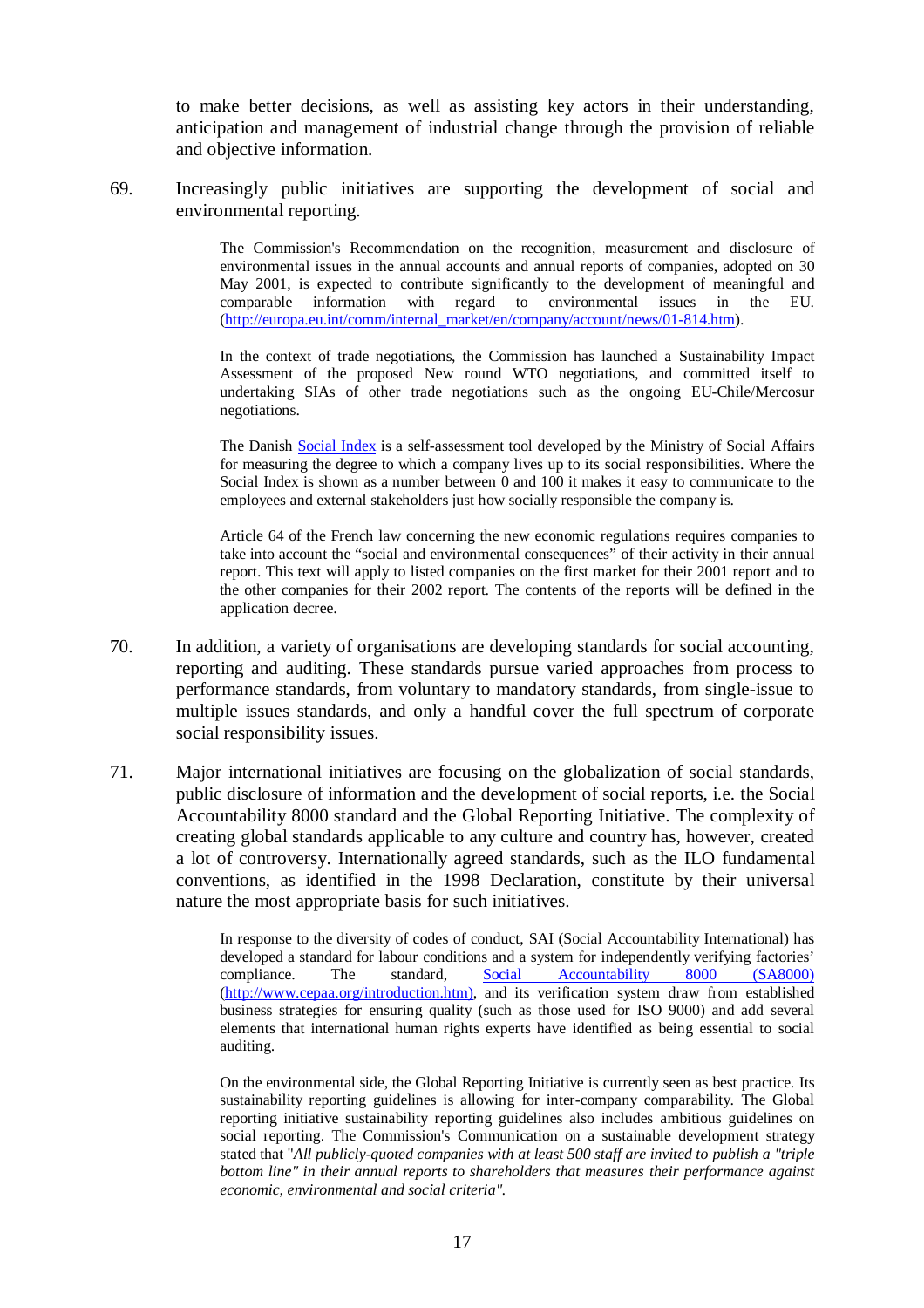- 72. Furthermore, there is a need to provide companies, and in particular SMEs, with guidance and tools that enable them to report on their corporate social responsibility policies, processes and performance in an effective manner. By sharing their expertise and offering capacity building skills large pioneering companies can support SMEs in this area.
- 73. Verification by independent third parties of the information published in social responsibility reports is also needed to avoid criticism that the reports are public relations schemes without substance. Indeed such services are already beginning to be offered by a variety of companies, which would need to perform them following agreed standards. The involvement of stakeholders, including trade-unions and NGOs, could improve the quality of verification.

# **3.3. Quality in work**

- 74. Employees are major stakeholders of companies. In addition, implementing corporate social responsibility needs commitment from the top management, but also innovative thinking and, thus, new skills and closer involvement of the employees and their representatives in a two-way dialogue that can structure permanent feedback and adjustment. Social dialogue with workers' representatives, which is the main mechanism of definition of the relationship between a company and its workers, therefore plays a crucial part in the wider adoption of socially responsible practices.
- 75. Furthermore, as the issues related to corporate social responsibility are wide-ranging and affect practically all company activities, workers' representatives need to be consulted extensively on policies, plans and measures, as proposed in the Commission's draft Directive establishing a general framework for informing and consulting employees in the European Community (COM(98)612). In addition, social dialogue needs to be widened to cover issues and instruments for improving companies' social and environmental performance, e.g. through awareness raising among management and workers, training schemes, schemes aimed at guiding companies on their social and environmental performance, and strategic management systems integrating economic, social and environmental considerations.
- 76. Some companies are also recognising the link between environmental performance and better quality jobs. Increased environmental performance can come about through the adoption of clean technology. Clean technology is itself usually associated with more high-tech and rewarding jobs for employees. Thus, the adoption of clean technology can improve environmental performance and job satisfaction simultaneously, whilst increasing profitability.
- 77. At a time when skill shortages are becoming a problem in some sectors and when more candidates are asking about companies' employment policies, various instruments can help improve information and transparency about best practice in the area of human resources management. Some countries already contribute to promoting companies that are good workplaces by publishing lists of best employers.

The "50 Best Companies to Work For in the UK" survey, which is sponsored by both the Department of Trade and Industry (DTI) and Learndirect a unit of the University for Industry (UFI) shows that small family-run enterprises can be as socially responsible as hi-tech multinational companies.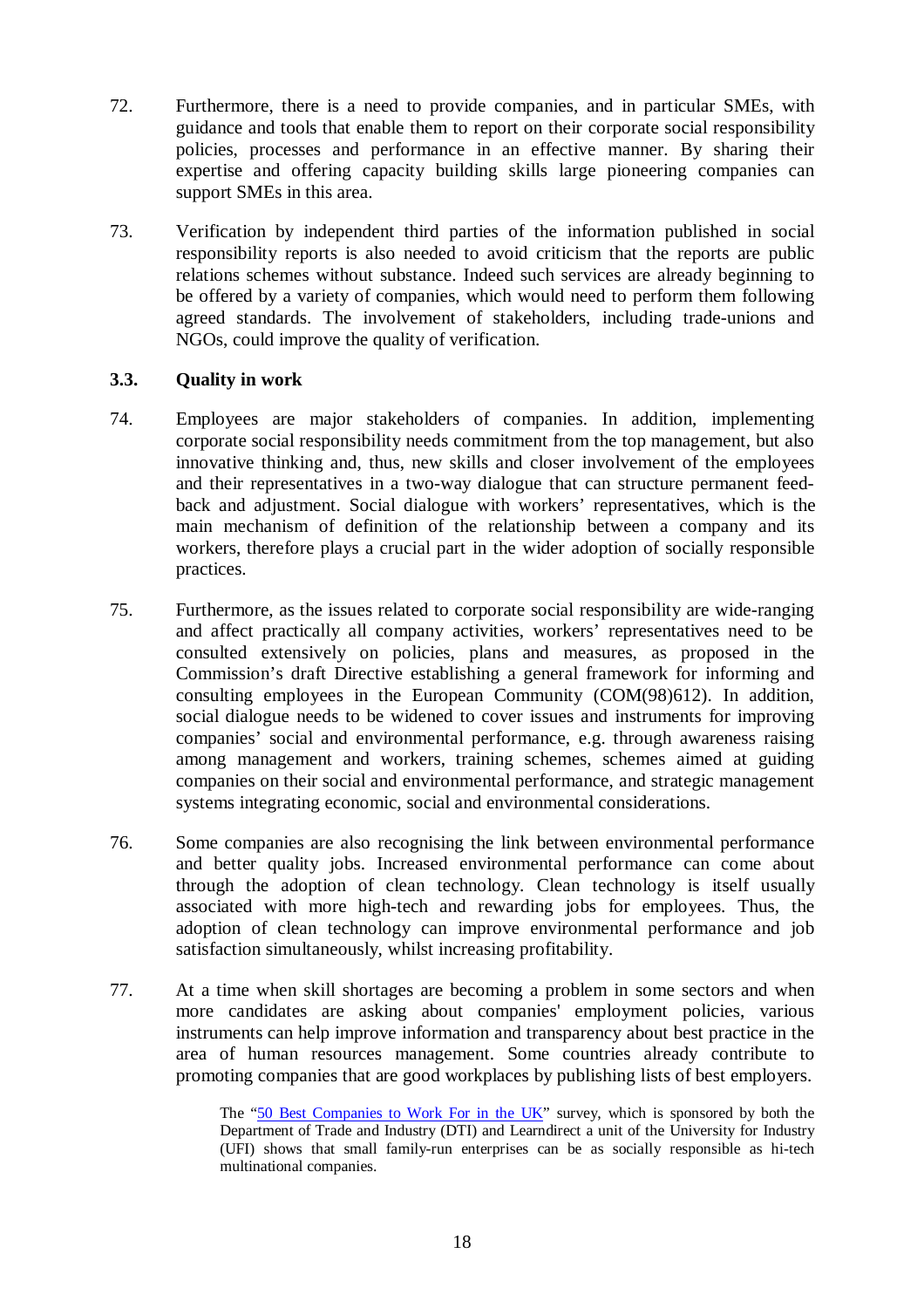Possible initiative at EU level: the annual publication of a list of Best European Employers could be an effective instrument to reward companies, which through the attitudes and actions of the management are seeking to become good workplaces.

78. At the invitation of the European Council in Lisbon, which stressed the importance of investing in people, the Commission is exploring ways to introduce a European award for particularly progressive companies, in order to give higher priority to lifelong learning as a basic component of the European social model. Similar prizes will recognise companies, which have developed good practice to promote gender equality or provide opportunities for people with disabilities.

# **3.4. Social and eco-labels**

- 79. Surveys<sup>4</sup> have shown that consumers do not only want good and safe products, but they also want to know if they are produced in a socially responsible manner. For a majority of European consumers a company's commitment to social responsibility is important when buying a product or service. This creates interesting market opportunities, as a significant number of consumers say they would be very willing to pay more for such products, although at present only a minority actually do so. The issues European consumers care about the most are protecting the health and safety of workers and respecting human rights throughout company operations and the chain of suppliers (for example not using child labour), safeguarding the environment in general, and the reduction in emissions of greenhouse gases in particular.
- 80. As a response to this trend, a growing number of social labels have originated from either individual manufacturers (self-declared labels or brands) or industrial sectors, NGOs and governments. These are a market-based (rather than regulatory) incentive, which can help to deliver positive social change among enterprises, retailers and consumers. Social and eco labelling initiatives are however limited in scope and potential impact, as they are generally restricted to particular niches within the retail market and, with regard to social labels, usually limited to imported products and only accessible to affluent consumers. Consequently, their market share is growing, but remains relatively low, indicating a need to improve their effectiveness.
- 81. Social and eco labels, implying a guarantee that the item was produced free of exploitation and abuse, tend to lack transparency and independent verification of their claims. Unlike product content or safety labels, such claims cannot be verified by testing the product itself. In order to be credible social and eco labels would require permanent verification of the workplace performed following agreed standards.

The European eco-label deals with the environmental performance of particular products. The number of companies with eco-labelled products is increasing rapidly. (http://europa.eu.int/comm/environment/ecolabel/)

82. In addition, the growing number of social labels schemes in Europe may be detrimental to their effectiveness as confusion may arise among consumers, from the conflicting diversity of criteria used and lack of clarity of meaning among various labels.

<sup>4</sup> source: MORI (2000)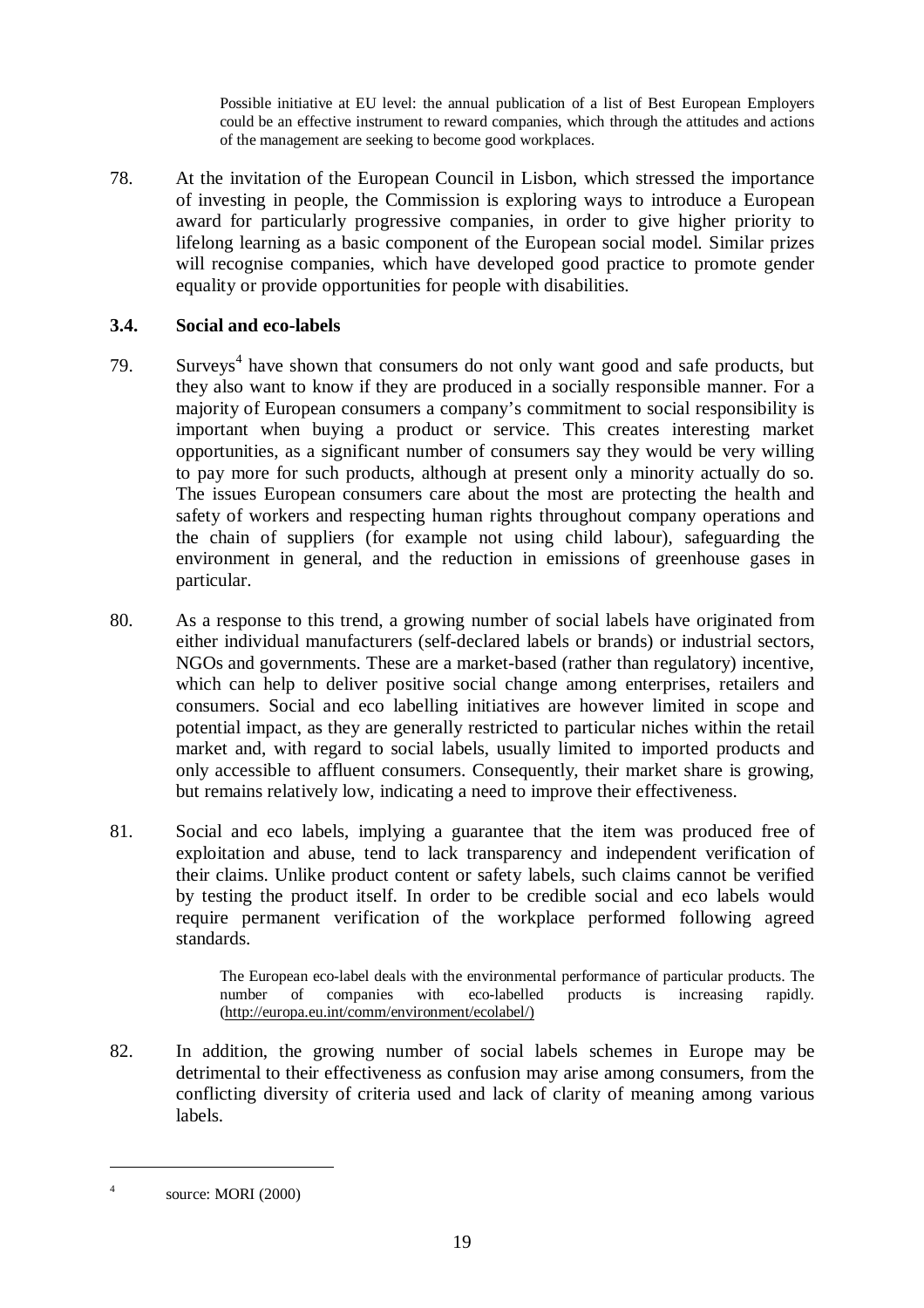Fairtrade Labelling Organizations International is an umbrella organisation set up to coordinate national fair-trade initiatives, run the monitoring programmes more efficiently, and introduce a single international Fairtrade label.

83. There is also increasingly a need for a debate regarding the value and desirability - in the context of the Internal Market and international obligations - of public actions aimed at making social and eco labels more effective. Examples of such actions include support for education and awareness raising around labour conditions issues, promotion of best practice through sponsorship of company awards, facilitation of the development of multi-stakeholder partnerships, development of standards in social labelling, and use of public procurement and fiscal incentives in promoting labelled products.

#### **3.5. Socially responsible investment**

- 84. In recent years, socially responsible investing (SRI) has experienced a strong surge in popularity among mainstream investors. Socially and environmentally responsible policies provide investors with a good indication of sound internal and external management. They contribute to minimising risks by anticipating and preventing crises that can affect reputation and cause dramatic drops in share prices. As the demand for SRI funds in Europe increases rapidly, mainstream investment houses are responding by bringing out more of them, but there is little information published on their number, size, and performance except in the United Kingdom where socially responsible investing accounts for 5% of all funds invested.
- 85. SRI funds invest in companies complying with specific social and environmental criteria. Criteria can be negative, thus excluding tobacco, alcohol and armament industries. Criteria can also be positive, including socially and environmentally proactive companies. Another important option for investors is to engage in shareholder activism to induce company management to adopt socially responsible practices. Shareholder activism is expected to increase together with the importance of corporate governance issues and the development of pension funds.
- **86.** For SRI to grow further however, financial markets need to improve their awareness of its potential returns. Following the Social Investment Forum established in 1991 in the UK Social Investment forums (SIF) have been recently set up in France, Germany, the Netherlands and Italy to provide information on corporate social responsibility policies and to promote and encourage the development of SRI. The planned European Social Investing Forum, a network of national SIF, is expected to support the further development of SRI.

In May 2000, the European Commission organised the First European Conference on Triple Bottom Line Investing in Europe in Lisbon. (http://europa.eu.int/comm/employment\_social/soc-dial/csr/csr\_conf\_lisbon.htm)

In 2000 the UK Social Investment Taskforce was set-up to identify obstacles to the expansion of socially responsible investing and identify solutions to eliminate them.

Since July 2000, the UK **"**Trustee Act**"** requires all pension fund trustees to disclose their policies on socially responsible investing.

The French law on Employee Saving Plans requires mutual funds, which collect money from the Employee Saving Plans, the Inter-companies Saving Plans and the Voluntary Partnership Employee Saving Plans, to report on their policies on socially responsible investing.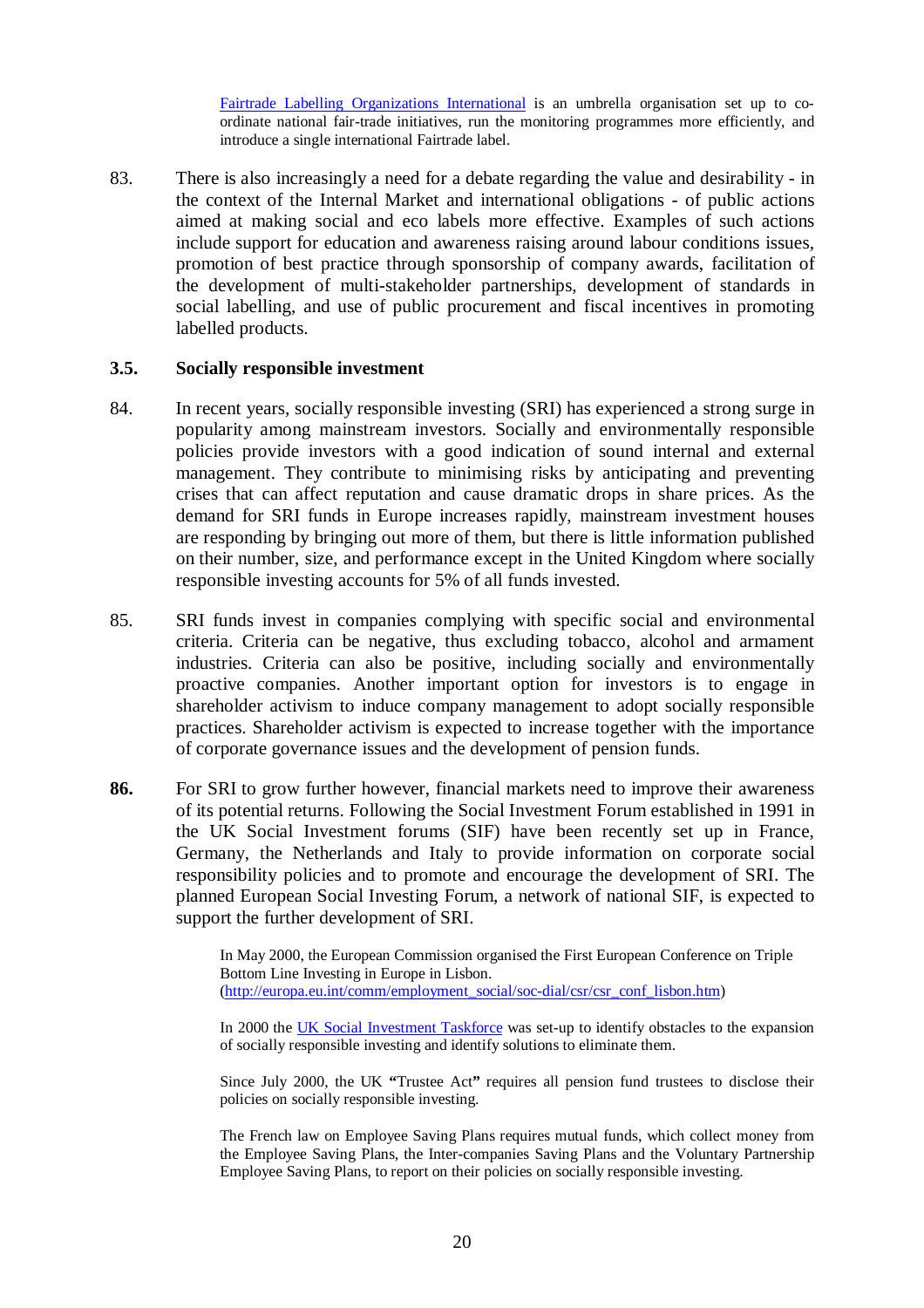87. SRI is an emerging market with many specialised screening agencies (non-financial analysts) using a number of different tools and metrics. As a consequence companies seem overloaded with excessive and divergent information requests. Thus a further expansion of SRI may encounter a growing aversion and non-co-operation from companies. A positive response to this can be found in preliminary standardisation efforts in social reporting, which are joined by major screening agencies. There is, however, a need for more convergence between indicators developed by companies and the criteria used by analysts to assess a company's social and environmental performance. Furthermore, the lack of transparency in evaluation methods used by screening agencies may also restrain large investors from making significant socially responsible investments. There is, therefore, a need for further standardisation, harmonisation and transparency in screening tools and metrics used by screening agencies.

> In August 2000, 11 investment research groups combined their competencies in the SIRI Group to publish harmonised company profiles in comparable formats.

> In September 2000 the "Global Partners for Corporate Responsibility Research" coalition announced "Ten requirements for higher standards of disclosure in the 21st century", advocating a mix of voluntary, regulatory and market approaches in order to improve significantly the access to data on companies, as well as information integrity and completeness thereby allowing proper auditing and benchmarking.

88. The European Council in Stockholm recognised the need to create a dynamic and efficient European Securities Market by the end of 2003. In this context European market indices identifying companies with the strongest social and environmental performance will become increasingly necessary as a basis for launching SRI funds and as a performance benchmark for SRI. To ensure the quality and objectivity of these indices the assessment of the social and environmental performance of companies listed in them should be done on the basis of the information submitted by the management but also by the stakeholders. Furthermore, external audit and internal quality assurance procedures should be used to monitor and maintain the accuracy of the input data, assessment procedures and results.

#### **4. THE CONSULTATION PROCESS**

- 89. The Green Paper invites public authorities at all levels, including international organisations, enterprises from SMEs to multinational enterprises (MNEs), social partners, NGOs, other stakeholders and all interested individuals to express their views on how to build a partnership for the development of a new framework for the promotion of corporate social responsibility, taking account of the interests of both business and stakeholders. Enterprises need to work together with public authorities to find innovative ways of developing corporate social responsibility. Such a partnership could make a significant contribution to achieving the objective of promoting a model of corporate social responsibility based on European values.
- 90. The word "framework" should be given a broad interpretation. Proposals should build on the voluntary nature of corporate social responsibility and identify ways in which it can contribute to achieving sustainable development and a more effective way of governance. The level and content of such a framework should be clarified through discussions during the consultation period of the Green Paper.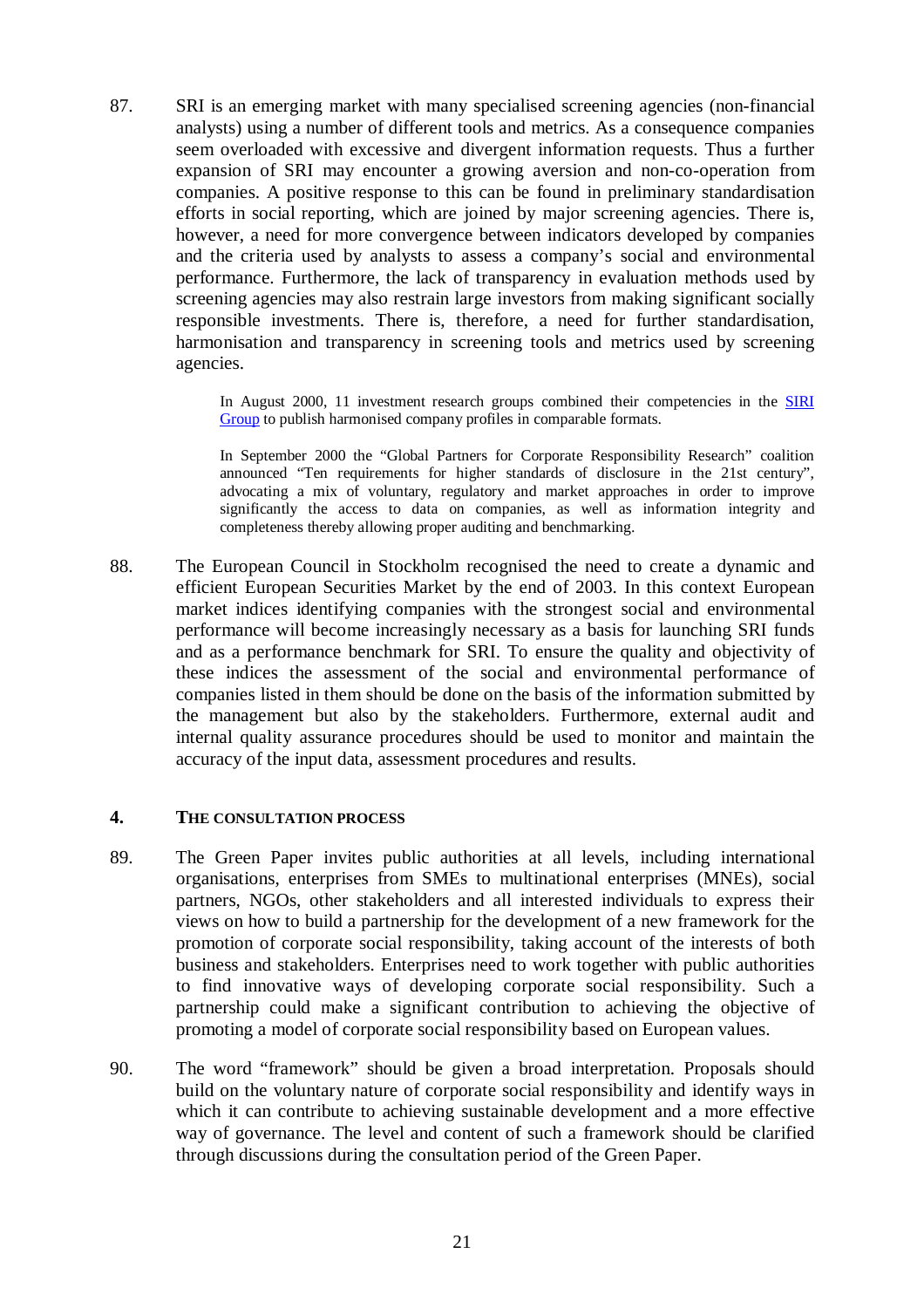- 91. The European institutions the Parliament, the Council of Ministers, the Commission - as well as the Economic and Social Committee and the Committee of Regions can stimulate the debate, give political support and organise an exchange of information and knowledge about corporate social responsibility.
- 92. The main questions are:

# **The Role for the EU**

What could the European Union do to promote the development of corporate social responsibility at European and international level? In particular, should the EU add value and complement existing socially responsible activities by:

- Developing an overall European framework, in partnership with the main corporate social responsibility actors, aiming at promoting transparency, coherence and best practice in corporate social responsibility practices?
- Promoting consensus on, and supporting, best practice approaches to evaluation and verification of corporate social responsibility practices?
- and/or by which other means?

# **Companies and CSR**

- What is the role of corporate social responsibility in corporate business strategies?
- What are the driving forces for companies to assume their social responsibility? What are the expectations behind such engagements? On which areas do these engagements focus? What is the benefit for companies?
- •
- What are the most important best-practice ways to implement and manage corporate social responsibility? What best practice exists for SMEs?
- How best can we take forward the invitation to business in the Commission's proposal for a sustainable development strategy to publish a "triple bottom line" in their annual reports to shareholders that measures their performance against economic, environmental and social criteria?
- What are the best ways to build links between the social and environmental dimensions of corporate social responsibility?
- What are the best means to promote further knowledge about the business case for corporate social responsibility and its value-added?
- •

### **Main Actors and Stakeholders**

• What are the best ways to establish and develop a process of structured dialogue between companies and their various stakeholders on corporate social responsibility?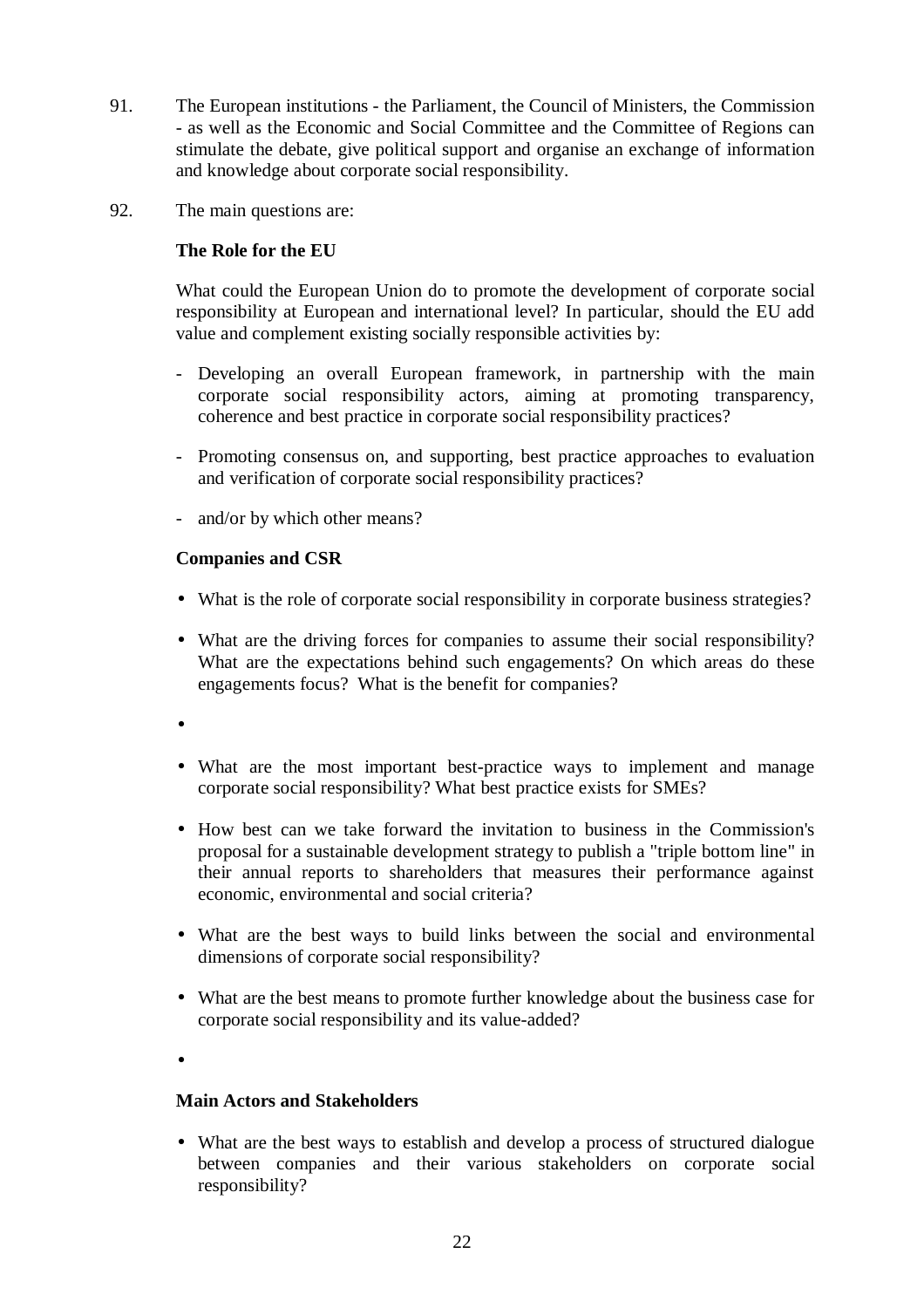- What should be the respective roles of the main actors, i.e. companies, social partners, public authorities, NGOs in promoting corporate social responsibility?
- How can the European Union promote greater application of corporate social responsibility principles through its policies both within European and internationally, including its political dialogue and partnership agreements, as well as its programmes, and its presence in international fora?

# **Evaluation and Effectiveness**

• What are the best means to develop, evaluate and ensure the effectiveness and reliability of corporate social responsibility instruments such as codes of conduct, social reporting and auditing, social and eco-labels, socially responsible investing?

# **Actions to Support CSR**

• What actions are most appropriate to promote and support the development of corporate social responsibility? What levels (the firm, local, regional, sectoral, national, European and international) are most appropriate to implement such actions?

Such actions could include:

- support for training and retraining, to ensure managers have the skills and competences necessary to develop and promote corporate social responsibility;
- dissemination and exchange of information, in particular in relation to good corporate social responsibility practice, standard setting, benchmarking and monitoring, accounting, auditing and reporting;
- medium-term social policy analysis and research;
- analysis of the role of the legal framework.
- 93. As stated in the introduction, the main aim of this Green Paper is to raise awareness and stimulate debate on new ways of promoting corporate social responsibility. At this stage the Commission does not wish to pre-judge the outcome of that debate by making concrete proposals for action. The Green Paper is being given a wide circulation and it is hoped that it will be discussed at local and national level, as well as at European level.
- 94. Written comments should be sent by  $31<sup>st</sup>$  December 2001, to

European Commission CSR Green Paper Consultation Rue de la Loi/Wetstraat 200 B - 1049 Bruxelles/Brussel

CSR@CEC.EU.INT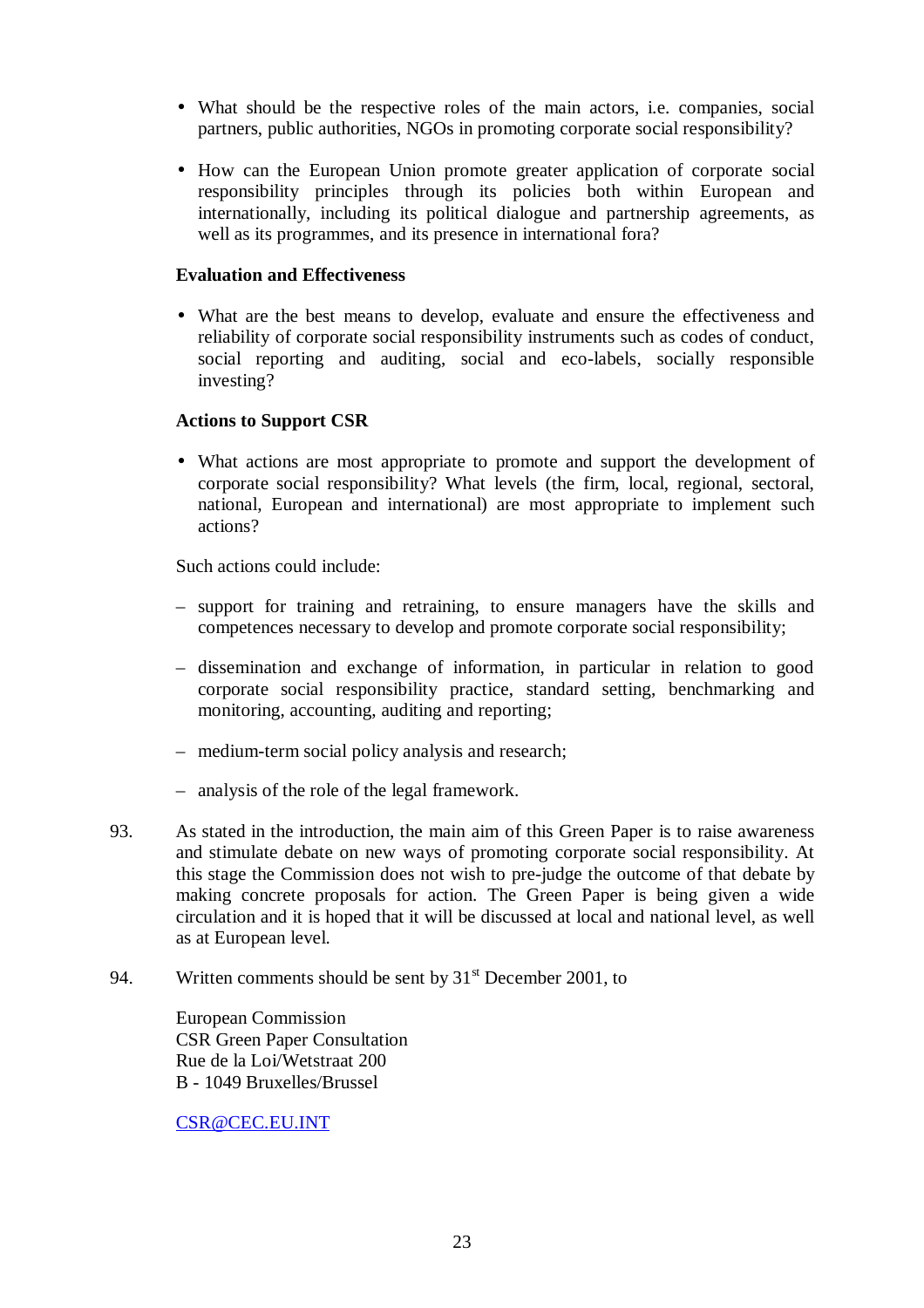# **ANNEX**

# **CONCEPTS**

- **Cause-based or community investing**: Supporting a particular cause or activity by financing it through investment. Unlike making a donation, cause-based investors require that the original investment can be returned by either repayment (for loans) or trading (for shares).
- **Code of conduct**: a formal statement of the values and business practices of a company and sometimes its suppliers. A code is a statement of minimum standards together with a pledge by the company to observe them and to require its contractors, subcontractors, suppliers and licensees to observe them. It may be a sophisticated document, which requires compliance with articulated standards and have a complicated enforcement mechanism.
- **Corporate citizenship**: the management of the totality of relationships between a company and its host communities, locally, nationally and globally.
- **Corporate governance**: a set of relationships between a company's management, its board, its shareholders and other stakeholders. Corporate Governance also provides the structure through which the objectives of the company are set, and the means of attaining those objectives and monitoring performance are determined. (OECD Code - 1999).
- **Eco-efficiency**: the concept that improving the way in which it uses resources can reduce environmental damage and reduce costs.
- **Eco-audit**: the application of non-financial, environmental criteria to investment decision.
- **Environmental Impact Assessment** : analysis of the impact of a business project or operation on the environment.
- **Ethical audit**: The application of non-financial, ethical criteria to investment decision.
- **Ethical screening**: inclusion or exclusion of stocks and shares in investment portfolios on ethical, social or environmental grounds.
- **Ethical trade**: Aims to ensure that conditions within mainstream production chains meet basic minimum standards and to eradicate the most exploitative forms of labour such as child and forced labour and 'sweatshops'. Labelling criteria are generally based on core ILO conventions.
- **Fair trade**: Defines itself as an alternative approach to conventional international trade. It is a trading partnership that promotes a sustainable development for excluded and disadvantaged producers. It seeks to do this by providing better trading conditions, awareness raising and campaigning. The criteria for Fair Trade marked products differ between products but cover issues such as guaranteed prices, pre-payment and direct payment to growers or their co-operatives.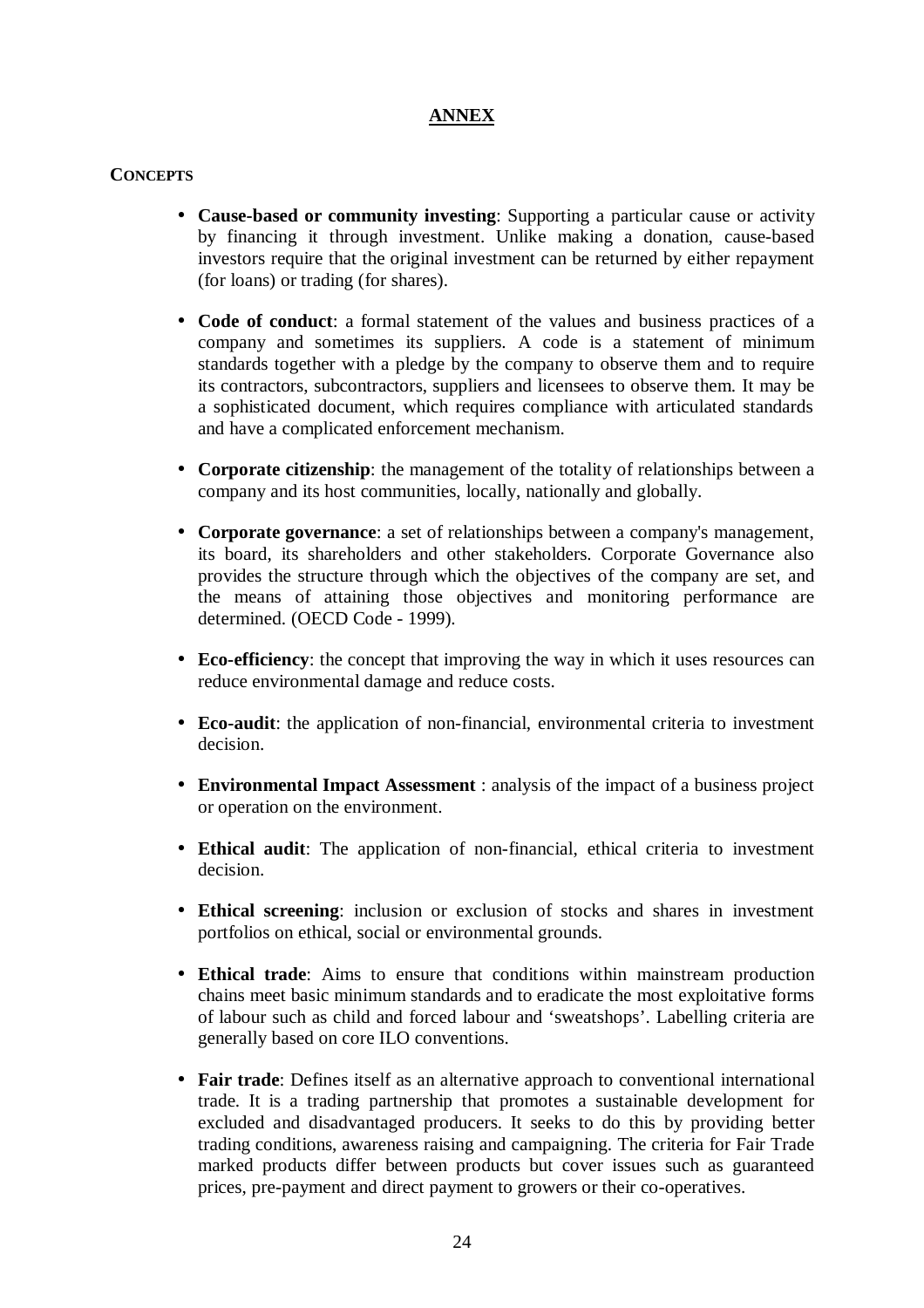- **Human rights**: Human Rights are based on the recognition of the inherent dignity and of the equal and inalienable rights of all members of the human family is the foundation of freedom, justice and peace in the world. They are defined in the Universal Declaration of Human Rights (1948). At the European level, Article 6 of the Treaty on European Union reaffirms that the European Union "is founded on the principles of liberty, democracy, respect for human rights and fundamental freedoms, and the rule of law, principles which are common to the Member States". In addition the European Convention of Human Rights adopted by the Council of Europe is legally binding in all Member States. Moreover, the European Charter of Fundamental Rights adopted in Nice in December 2000 is the instrument inspiring respect for fundamental rights by the European institutions and the Member States where they act under Union law.
- **Monitoring**: the process of regularly collecting information to check performance against certain criteria.
- **Responsible entrepreneurship**: a concept put forward by the United Nations which recognises the business role for the accomplishment of sustainable development and that companies can manage their operations in such a way as to enhance and economic growth and increase competitiveness whilst ensuring environmental protection and promoting social responsibility.
- **Shareholder influence**: seeking to improve a company's ethical, social and/or environmental behaviour as a shareholder by means of dialogue, pressure, support for responsible management and voting at Annual General Meetings.
- **Social audit**: the systematic evaluation of an organisation's social impact in relation to standards and expectations.
- **Social capital**: the stock of shared meaning and trust in a given community. Social capital is a pre-requisite for co-operation and organised human behaviour, including business. Social capital can be transformed, consumed or replenished, just as financial capital.
- **Social Impact Assessment** : systematic analysis of the impact of a business project or operation on the social and cultural situation of affected communities.
- **Social label**: words and symbols on products which seek to influence the purchasing decisions of consumers by providing an assurance about the social and ethical impact of a business process on other stakeholders.
- **Social report**: a document communicating the findings of a social impact assessment.
- **Stakeholder**: an individual, community or organisation that affects, or is affected by, the operations of a company. Stakeholders may be internal (e.g. employees) or external (e.g. customers, suppliers, shareholders, financiers, the local community).
- **Standard**: a widely agreed set of procedures, practices and specifications.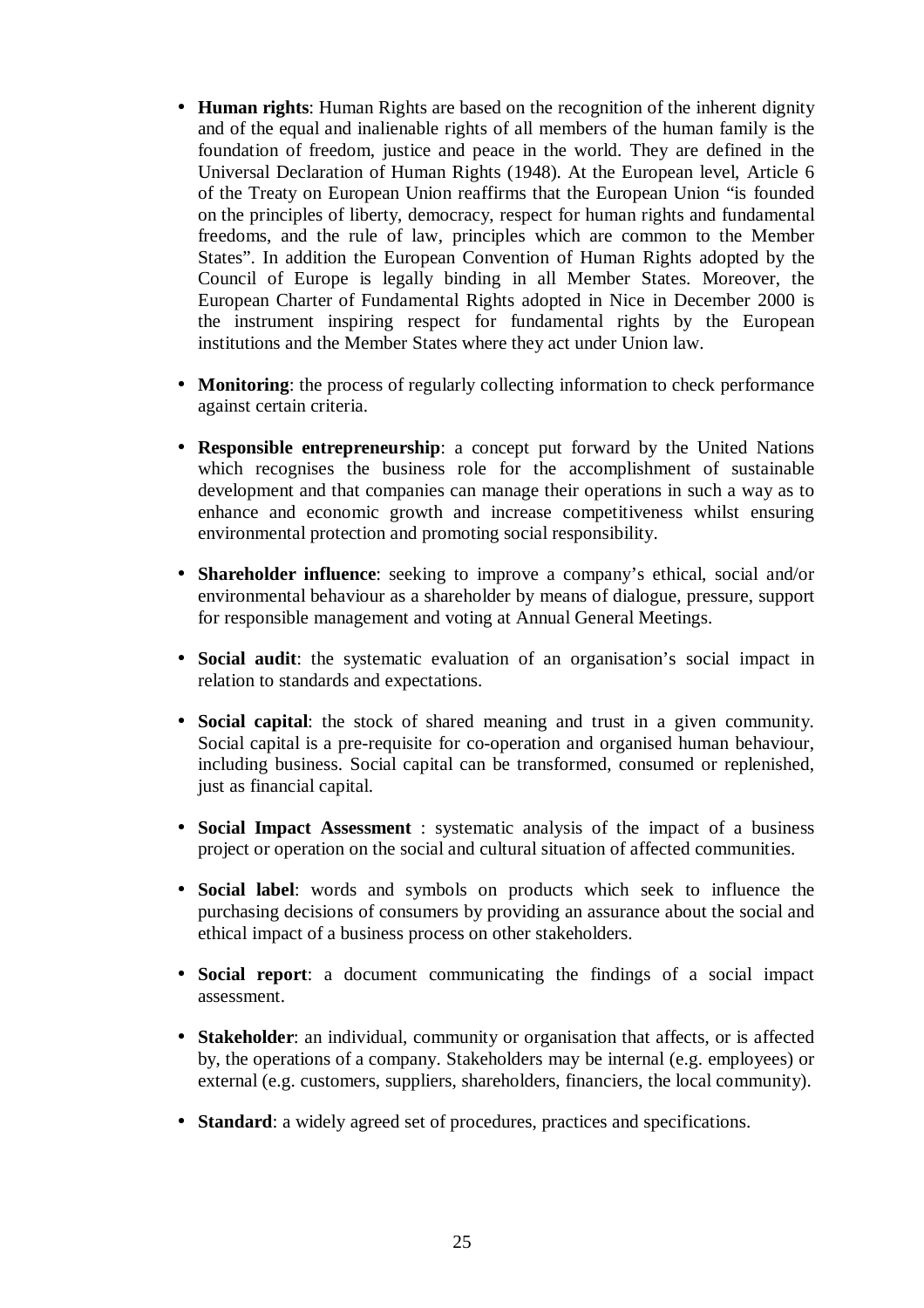- **Triple bottom line**: the idea that the overall performance of a company should be measured based on its combined contribution to economic prosperity, environmental quality and social capital.
- **Verification**: certification by an external auditor, of the validity, meaningfulness and completeness of an organisation's records, reports or statements.

# **USEFUL INTERNET LINKS**

### **International organisations**

- United Nations Global Compact (http://www.unglobalcompact.org/): a code of conduct for large companies launched by Kofi Annan, the United Nations Secretary-General in 2000. The Nine UN' Principles for multinational and transnational companies recognise various forms of human rights, labour/worker rights, and environmental rights.
- United Nations research programme on CSR (http://www.unrisd.org/engindex/research/busrep.htm): a project aiming to promote research and policy dialogue on issues of corporate social and environmental responsibility in developing countries
- ILO Tripartite Declaration of Principles concerning Multinational Enterprises and Social Policy (http://www.ilo.org/public/english/employment/multi/tridecl/index.htm)
- ILO database on Business and Social Initiatives (http://oracle02.ilo.org:6060/vpi/vpisearch.first): database on Business and Social Initiatives includes comprehensive information on private sector initiatives, which address labour and social conditions in the workplace and in the community where enterprises operate.
- **OECD Guidelines for Multinational Enterprises (MNEs)** (http://www.oecd.org/daf/investment/guidelines/): recommendations to enterprises, made by the Governments of OECD Member countries, as well as Argentina, Brazil and Chile, covering corporate social responsibility issues ranging from employment relations to competition, taxation, and bribery (2000).
- **OECD Principles for Corporate Governance** (http://www.oecd.org/daf/governance/principles.htm): standards and guidelines for shareholder rights and other governance issues (1999)

# **European Union Institutions**

- DG Employment and social Affairs webpage on CSR **(**http://europa.eu.int/comm/employment\_social/soc-dial/csr/csr\_index.htm)
- DG Trade webpage on CSR and OECD Guidelines for multinational enterprises **(**http://www.europa.eu.int/comm/trade/miti/invest/oecd.htm)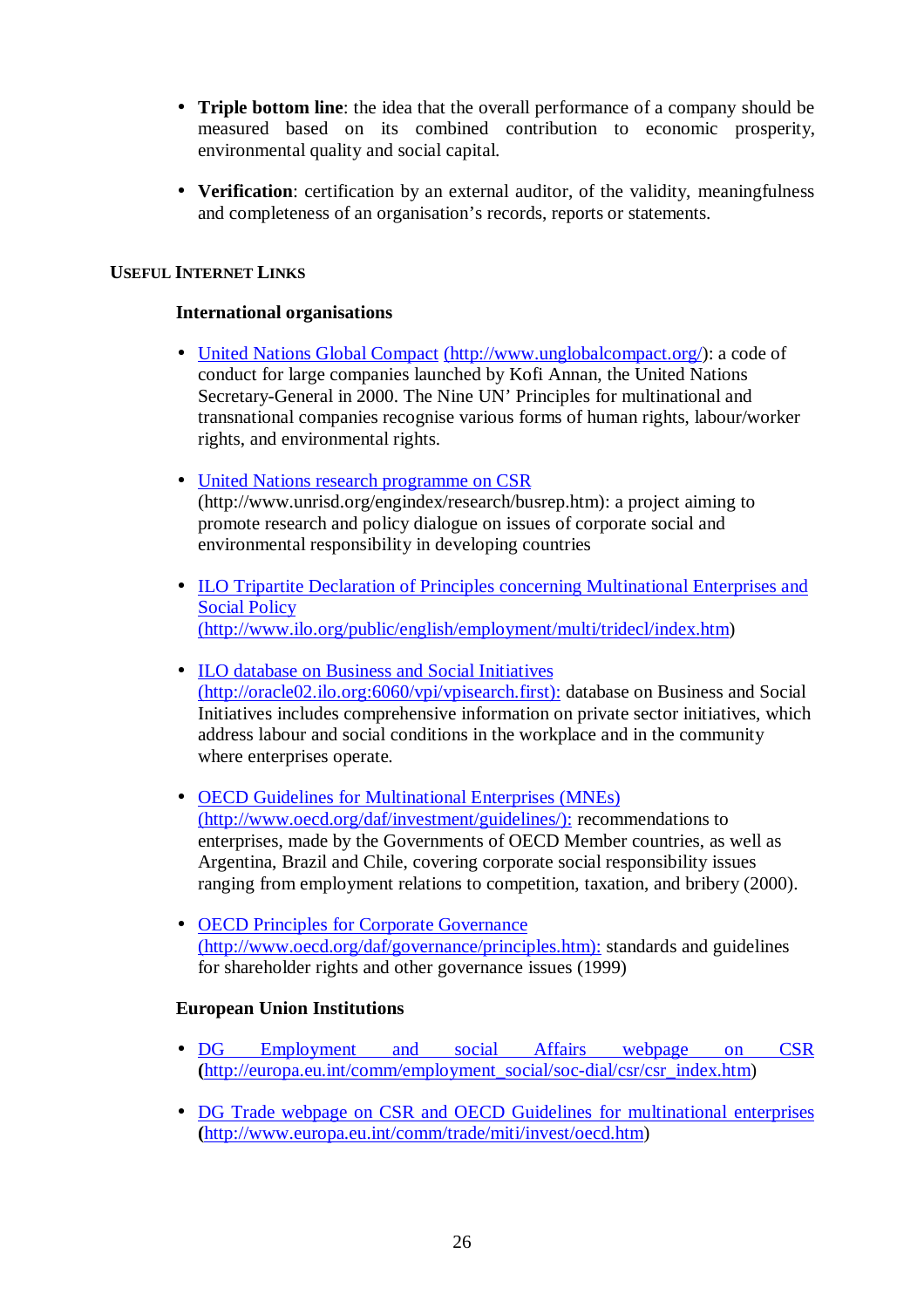- Secretariat General's webpage on Sustainable Development (http://www.europa.int/comm/environment/eussd/index.htm)
- DG Environment webpage containing the  $6<sup>th</sup>$  Environmental Action Programme of the Community 2001-2010 "Our Future, Our Choice" (http://europa.eu.int/comm.environnement/newprogr/index.htm)
- DG Environment website containing details on the Integrated Product Policy (IPP) (http://europa.eu.int/comm/environment/ipp/home.htm)

# **Multi-stakeholders organisations**

- Copenhagen Centre (http://www.copenhagencentre.org/): an international, autonomous institution established by the Danish Government in 1998 to encourage voluntary partnerships between government and business so as to promote social cohesion.
- Business Partners for Development (http://www.bpdweb.org/): an informal global network of business, government and civil society that aims to promote good examples of tri-sector partnerships in social and economic development around the world.
- CERES (http://www.ceres.org/): non-profit coalition of investors, public pensions funds foundations, labour unions, and public interest groups, working in partnership with companies toward the common goal of corporate environmental responsibility worldwide.
- The International Institute for Sustainable Development (www.iisd.ca), Business and Sustainable Development (BSD) site is a comprehensive source on sustainable development for the private sector.
- Tomorrow: The Sustainable Business Toolkit (www.tomorrow-web.com): contains the latest global business environmental news, links to corporate environmental reports and other information of interest to business.
- Sustainable Business.com (www.sustainablebusiness.com): comprehensive site that contains useful resources for those interested in sustainable business.

#### **Product Design And Resource Efficiency**

- The Centre for Sustainable Design (www.cfsd.org.uk): facilitates discussion and research on eco-design and broader sustainability considerations in product and service development.
- Working Group on Sustainable Product Design, UNEP http://unep.frw.uva.nl/: research into sustainable products and services, including a database of sustainable product and services.
- The Rocky Mountain Institute (www.rmi.org) -The home of factor 4 and natural capitalism.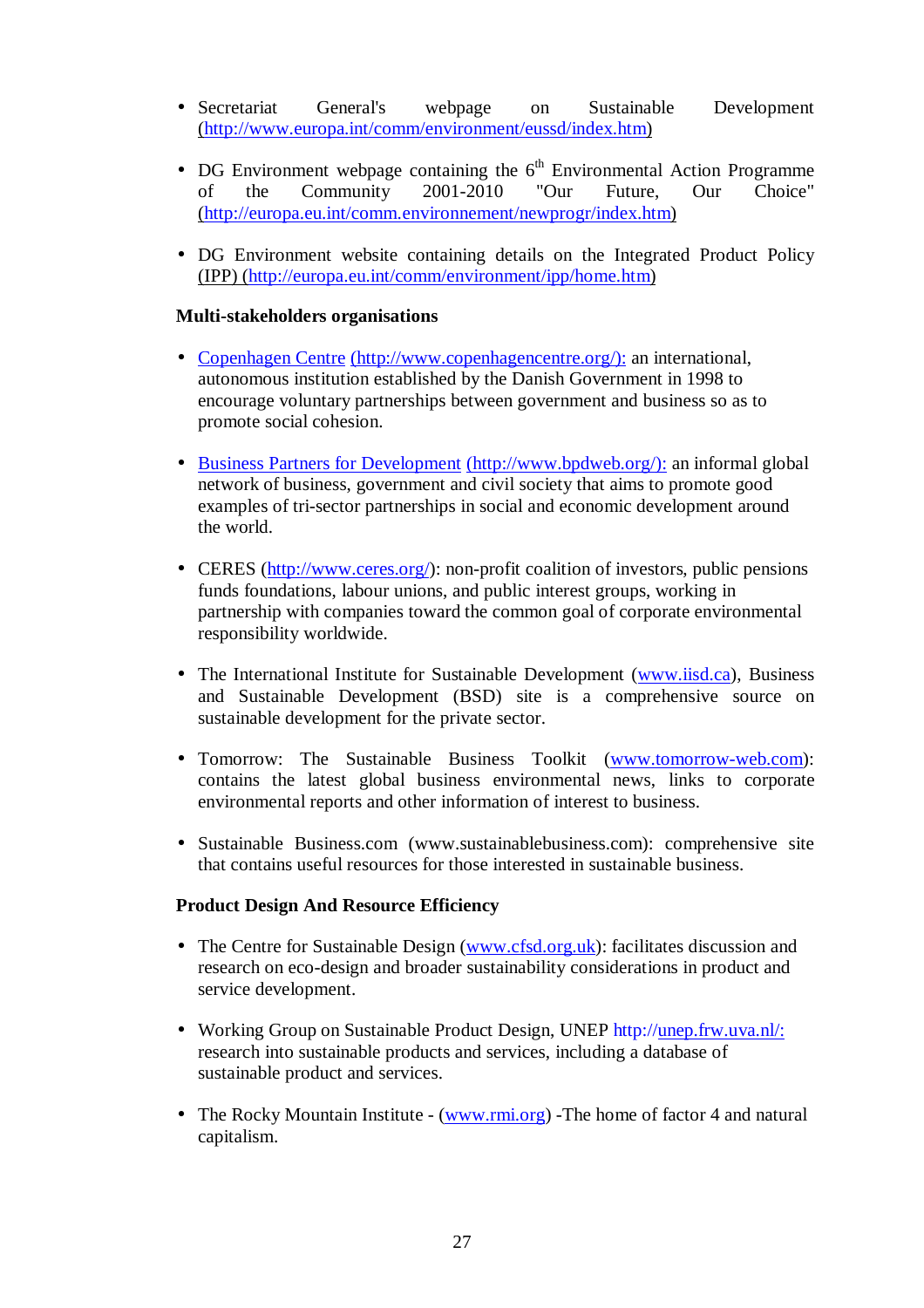• Greening of Industry – (www.greeningofindustry.org): an international network, research and policy institute focusing on issues of industry, environment and society.

# **Business-driven organisations**

- WorldCSR (http://www.worldcsr.com): shared portal linking the websites of major business-driven CSR organisations.
- CSREurope (http://www.csreurope.org/): a European business-driven membership network launched in 1996 as a result of the European Declaration of Business against Social Exclusion, initiated by former President of the European Commission, Jacques Delors and 20 business leaders
- national business-driven organisations promote Corporate Social Responsibility at national, regional and local level in Belgium; Finland; France; Greece; Ireland; Italy; the Netherlands; Portugal; Sweden and the UK
- Social Venture Network (SBN) Europe: a network of socially and environmentally engaged entrepreneurs and business leaders
- European Foundation for Quality Management (EFQM) (http://www.efqm.org/): non-profit organisation, supported by the European Commission, aiming at assisting the development of quality improvement activities in customer satisfaction, employee satisfaction, impact on society and business results.
- Business Impact Taskforce (http://www.business-impact.org/): a taskforce set up in 1998 to provide a reference on the business case, best practice and measurement methodologies encompassing all aspects of corporate social responsibility.
- Conference Board (http://www.conference-board.org/): business membership and research network aiming at improving business enterprise and enhancing the contribution of business to society.
- International Business Leaders Forum (IBLF) (http://www.csrforum.com/): an international not-for-profit organisation set up in 1990 to promote responsible business practices that benefit business and society, and which help to achieve social, economic and environmentally sustainable development, particularly in new and emerging market economies.
- The European Bahá'í Business Forum (EBBF) (http://www.ebbf.org/framinfo.htm): a global business network with a focus in Europe
- The World Business Council for Sustainable Development (WBCSD) (http://www.wbcsd.ch/): an international business network set up in 1995 with the aim to develop closer co-operation between business, government and all other organisations concerned with the environment and sustainable development.
- Business for Social Responsibility (BSR) (http://www.bsr.org/): international business network set up in 1992 to provide members with innovative products and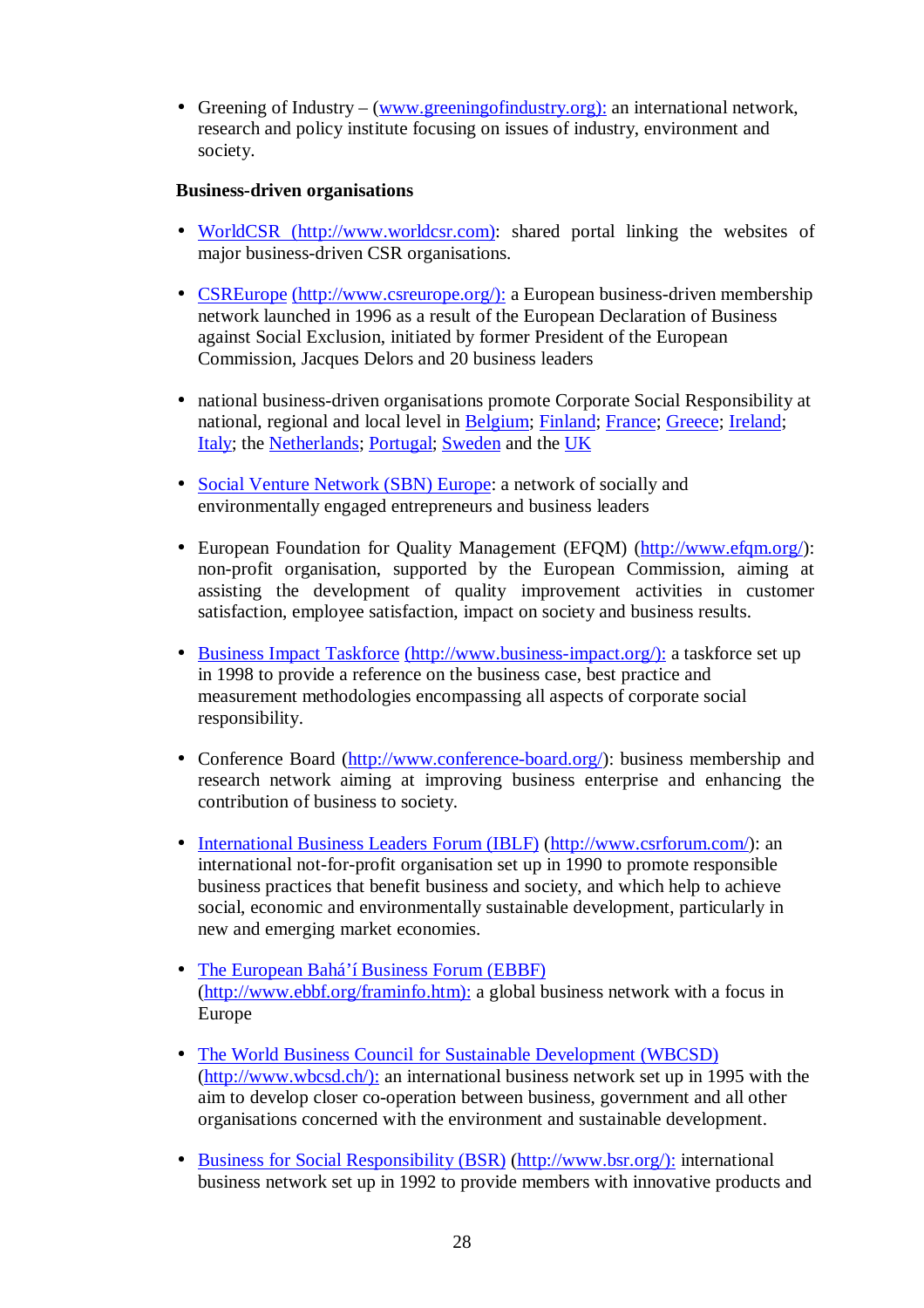services that help companies be commercially successful in ways that demonstrate respect for ethical values, people, communities and the environment.

- Association of Chartered Certified Accountants (ACCA) (http://www.acca.co.uk/index.html): a global professional accountancy body promoting ethical and governance standards in all aspects of financial, social and environmental accounting.
- Society and Business (http://www.societyandbusiness.gov.uk): guide launched in March 2001 by the UK's Department of Trade and Industry - to the business case for CSR and resources available across business and the UK Government.
- International Chamber of Commerce : (www.iccwbo.org/home/menu\_environment.asp) : Business Charter for Sustainable Development provides businesses a basis for sound environmental management.

# **NGO-driven organisations**

- Human Rights Watch (http://www.hrw.org/): an NGO dedicated to protecting the human rights of people around the world.
- Transparency International (http://www.transparency.de/): an NGO dedicated to curbing both international and national corruption.
- International Alert (IA) (http://www.international-alert.org/): an NGO based in the UK seeking to strengthen the ability of people in conflict situations to make peace by facilitating dialogue at different levels.
- International Corporate Governance Network (http://www.icgn.org/): a network for the exchange of views and information about corporate governance issues internationally and for the development of corporate governance guidelines.
- European Corporate Governance Network (http://www.ecgn.ulb.ac.be/ecgn/): a European non-profit research network involved in European and comparative corporate governance issues.

#### **Codes of conduct**

- Codes of conduct (http://www.codesofconduct.org/): a web site providing a useful resource for those interested in the full text of various codes of conduct, and their provisions, sponsors, and effects on business practices.
- IEPCE (European Initiative for Ethical Production and Consumption) (http://www.iepce.org/): a European forum between the main social and economic players who wish to encourage ethical production and consumption (employers, trade unions, NGOs, public institutions).
- Social Accountability 8000 (SA8000) (http://www.cepaa.org/sa8000.htm): a voluntary standard for corporate social responsibility launched in 1997 by the Council on Economic Priorities Accreditation Agency (CEPAA), recently renamed Social Accountability International (SAI). Focuses mainly on labour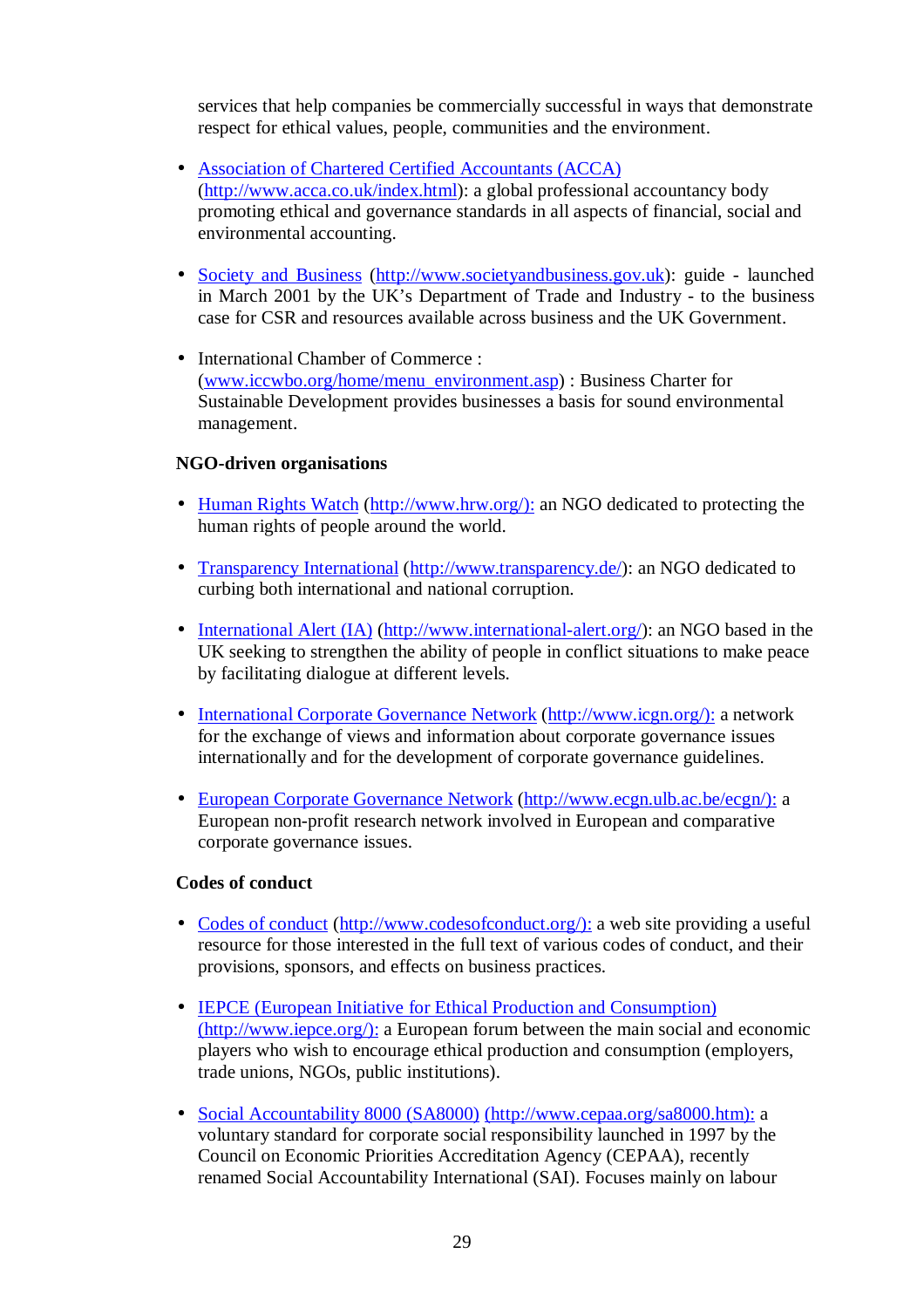practices, e.g. child labour, freedom of association, hours of work and wages. This global corporate responsibility code is modelled after ISO 9000 and includes accreditation of auditors and independent monitoring.

- Caux Round Table Principles for Business (http://www.cauxroundtable.org/): a code of conduct focusing on global corporate responsibility adopted by a trilateral business organisation.
- Global Sullivan Principles (http://www.globalsullivanprinciples.org/): a set of principles drafted by the Rev. Leon H. Sullivan to guide corporate social, economic, political, and environmental policies.
- ICFTU Basic Code of Labour Practice (http://www.icftu.org/displaydocument.asp?Index=991209513&Language=EN): the International Confederation of Free Trade Unions' model code regarding worker rights (1997).
- Investors in People (http://www.iipuk.co.uk/): a UK quality standard which sets a level of good practice for improving an organisation's performance through its people.
- Ethical Trading Initiative (ETI) (http://www.eti.org.uk/): a UK code developed through partnership between retail and consumer goods companies, NGOs, Trade Unions and the UK Government.
- Amnesty International's Human Rights Principles for Companies (http://www.amnesty.org/ailib/aipub/1998/ACT/A7000198.htm): an international code requiring companies to protect human rights and abide by several labour standards in countries in which they have facilities.
- Clean Clothes Campaign Code of Labor Practices for the Apparel Industry (http://www.cleanclothes.org/codes/ccccode.htm): a model code for labour standards and a monitoring system for companies in the apparel industry.

#### **Social labels**

- International Federation of Alternative Trade (IFAT) (http://www.ifat.org/): federation of producers and "alternative" trading organisations (ATOs).
- European Fair Trade Association (EFTA) (http://www.eftafairtrade.org/): a European network of Fair Trade organisations which import Fair Trade products from economically disadvantaged producer groups in Africa, Asia and Latin America.
- Network of European World Shops (NEWS!) (http://www.sharedinterest.com/cust/news.htm: a network dealing both with the commercial and the education aspect of Fair Trade.
- Fairtrade Labelling Organizations International (FLO) (http://www.fairtrade.net/): an umbrella organisation aiming to co-ordinate the work of national fair-trade initiatives, more efficiently run the monitoring programmes and to introduce a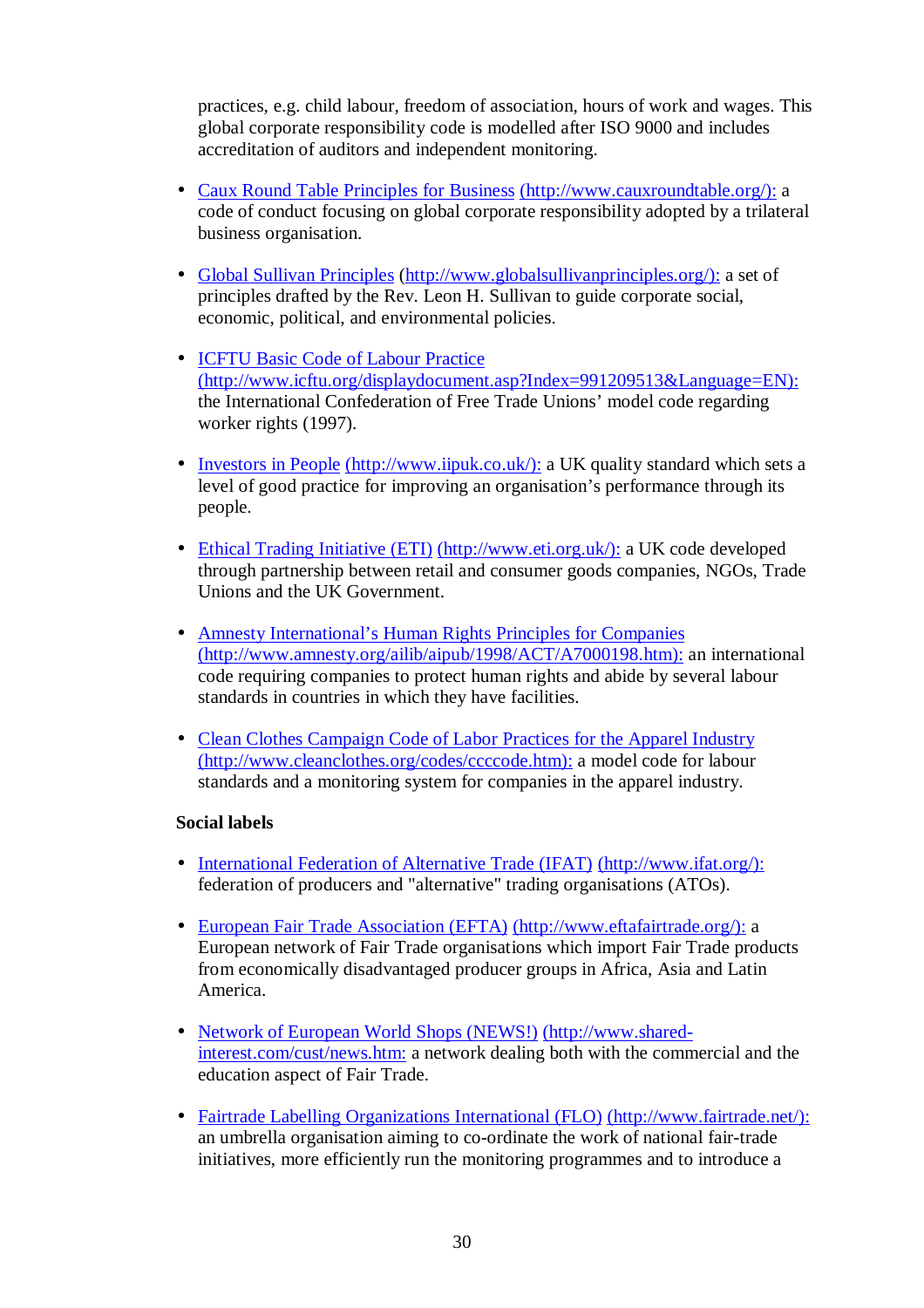single international Fair-trade label. The national initiatives retain responsibility for marketing and promoting Fair-trade in their respective countries.

- The Fairtrade Mark (http://www.gn.apc.org/fairtrade/): a fair trade label awarded by a foundation aiming at improving the terms of trade for third world producers, to products which meet internationally recognised standards of fair trade.
- Max Havelaar (http://www.maxhavelaar.nl/english/): a fair trade label awarded by a Dutch foundation aiming at offering access to international trade with good conditions for farmers and workers in disadvantaged parts of the Third World (1986).
- Transfair International (http://www.transfair.org/): a fair trade labelling initiative of EFTA and Transfair Germany.
- Rattyisemarkt (http://www.raettyist.se/): a Swedish Fair Trade label.

# **Social Reporting**

- Social & Ethical Reporting Clearinghouse (http://cei.sund.ac.uk/ethsocial/index.htm): a website providing links to social and ethical reporting guidelines, organisations and surveys.
- Global Reporting Initiative (GRI) (http://www.globalreporting.org/): an international, multi-stakeholder effort to create a common framework for voluntary reporting of a company's global economic, environmental, and social practices. CERES and the United Nations' Environment Program convened the GRI in 1997. In June 2000, the GRI released the new Sustainability Reporting Guidelines.
- AccountAbility 1000 (AA1000) (http://www.accountability.org.uk/): a standard for measuring the social and ethical achievements of companies against objective criteria issued by the U.K.-based Institute of Social and Ethical Accountability in November 1999.

#### **Socially responsible investment**

- UK Social Investment Forum (http://www.uksif.org/): a UK membership network for socially responsible investment.
- Dow Jones Sustainability Group Index (DJSGI) (http://www.sustainabiltyindex.com/): an index of sustainability-driven companies provided by Dow Jones in association with SAM Sustainable Asset Management.
- FTSE4Good (http://www.ftse4good.com/frm0101.asp): an index of ethically responsible companies launched by FTSE in association with the Ethical Investment Research Service (EIRIS) and the United Nations Children's Fund (Unicef).
- Sustainable Investment Research International Group (SIRI) (http://www.sirigroup.org/): a coalition of 10 research organisations aiming to